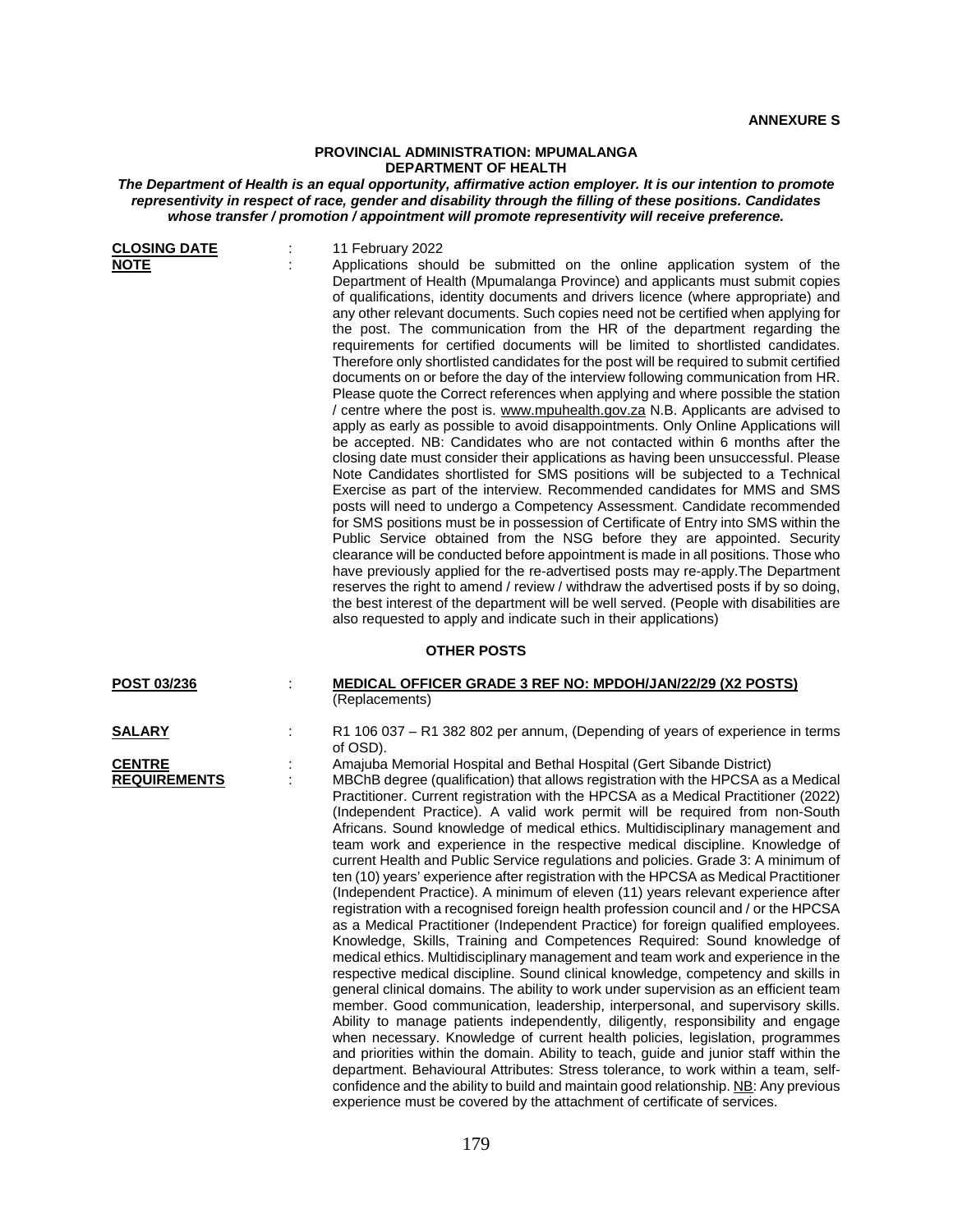| <b>DUTIES</b>                        | Provide clinical care to patients. The incumbent will be responsible to interview,<br>investigate, diagnose and oversee the treatment of patient. Supervise junior<br>doctors (undergraduate students, interns and community service doctors).<br>Attendance of relevant administrative meetings like mortality meetings, near miss<br>meetings and completing MEDICO Legal documents timeously. Improve quality of<br>care by providing appropriate clinical care. Reduce medical litigation by exercising<br>good clinical ethos. Implement and monitor adherence to National Core Standards<br>(norms and standards). Provide clinical care to patients in the wards, OPD/Casualty<br>and clinics. Assist in clinical audit. Participate in after-hour calls. Participate in<br>continuing medical education. Perform medical procedures and perform duties<br>related to maternity, casualty, wards, theatre and clinics. Render an essential<br>health service to the community. Support and manage patients. Assess and<br>monitor patients. Ensure provision of comprehensive care. Participation in all<br>activities of the discipline in relation to teaching and research. Participate in<br>multidisciplinary team to the management of patients. Performance of practical<br>procedures relevant to the care of patients. Ensure that administration and record<br>keeping is done in the department. Willing to do commuted overtime rendering of<br>after-hour (night, weekend and public holiday) duties to provide continuous |
|--------------------------------------|------------------------------------------------------------------------------------------------------------------------------------------------------------------------------------------------------------------------------------------------------------------------------------------------------------------------------------------------------------------------------------------------------------------------------------------------------------------------------------------------------------------------------------------------------------------------------------------------------------------------------------------------------------------------------------------------------------------------------------------------------------------------------------------------------------------------------------------------------------------------------------------------------------------------------------------------------------------------------------------------------------------------------------------------------------------------------------------------------------------------------------------------------------------------------------------------------------------------------------------------------------------------------------------------------------------------------------------------------------------------------------------------------------------------------------------------------------------------------------------------------------------------------------------------|
| <b>ENQUIRIES</b>                     | uninterrupted care of patients.<br>Mr. Michael Mlangeni Tel No: (013) 766 3753 / Mr. Emmanuel Makokoropo Tel No:<br>(013) 766 3384 / Ms. Gugu Nkosi Tel No: (013) 766 3103 / Ms. Nomsa Maphanga<br>Tel No: (013) 766 3207 / Ms. Sebenzile Mthisi Tel No: (013) 766 3339 and IT related<br>queries: Help desk: Tel No: (013) 766 3018.                                                                                                                                                                                                                                                                                                                                                                                                                                                                                                                                                                                                                                                                                                                                                                                                                                                                                                                                                                                                                                                                                                                                                                                                          |
| <b>APPLICATIONS</b>                  | Departmental Online Application System: www.mpuhealth.gov.za.                                                                                                                                                                                                                                                                                                                                                                                                                                                                                                                                                                                                                                                                                                                                                                                                                                                                                                                                                                                                                                                                                                                                                                                                                                                                                                                                                                                                                                                                                  |
| POST 03/237                          | DEPUTY MANAGER NURSING (PN-A8) REF NO: MPDOH/JAN/22/32<br>(Replacement)                                                                                                                                                                                                                                                                                                                                                                                                                                                                                                                                                                                                                                                                                                                                                                                                                                                                                                                                                                                                                                                                                                                                                                                                                                                                                                                                                                                                                                                                        |
| <b>SALARY</b>                        | R856 272- R963 723 per annum, (Depending of years of experience in terms of<br>OSD).                                                                                                                                                                                                                                                                                                                                                                                                                                                                                                                                                                                                                                                                                                                                                                                                                                                                                                                                                                                                                                                                                                                                                                                                                                                                                                                                                                                                                                                           |
| <b>CENTRE</b><br><b>REQUIREMENTS</b> | Bethal Hospital (Gert Sibande District).<br>Senior Certificate / Grade 12 plus Basic R425 qualification (i.e. Diploma / Degree<br>in Nursing) or equivalent qualification that allows registration with the South African<br>Nursing Council (SANC) as a Professional Nurse (2022). A minimum of nine (9)<br>years appropriate\recognizable experience in nursing after registration as a<br>Professional nurse with the (SANC) in General Nursing. At least four (4) years of<br>the period referred to above must be appropriate/recognized experience at<br>management level. The incumbent must be in possession of a Diploma/degree<br>Nursing Management and Education qualification with South African Nursing<br>Council. Knowledge of application of health and Public service acts. A valid driver's<br>license. Computer literacy. Strong leadership, good communication and sound<br>interpersonal skills are necessary. Service certificates compulsory. NB: Any<br>previous experience must be covered by the attachment of certified certificate of<br>services.                                                                                                                                                                                                                                                                                                                                                                                                                                                                |
| <b>DUTIES</b>                        | Provide guidance and leadership towards the realization of strategic goals and<br>objectives of the institution. Provide professional, technical and management<br>support for the provision of quality patient care. Promote nursing ethos and<br>professionalism. Develop and monitor the implementation of policies, procedures,<br>norms and standards pertaining to nursing care. Establish multidisciplinary<br>teamwork towards the promotion of efficient and effective service delivery. Improve<br>the skills and competencies of the specialty nurses. Lead in the hospital quality<br>assurance programme on National core standards and Ideal Hospital Realization<br>framework and quality improvement activities. Problem solving and decision<br>making. Manage staff performance and development. Manage nursing and hospital<br>projects. Create a working inter-professional and multidisciplinary relationship with<br>Nursing and other stakeholders. Coordinate review of Nursing Interventions<br>through comprehensive and ongoing assessment and risk analysis. Utilize<br>Information technology and other and other information management systems to<br>enhance service delivery. Ability to prepare presentations and conduct training. Co-<br>ordination of optimal, holistic specialized nursing care provided within set standards<br>and a professional \legal framework. Manage effectively the utilization and<br>supervision of Human, Financial and service resources. Co-ordination of the               |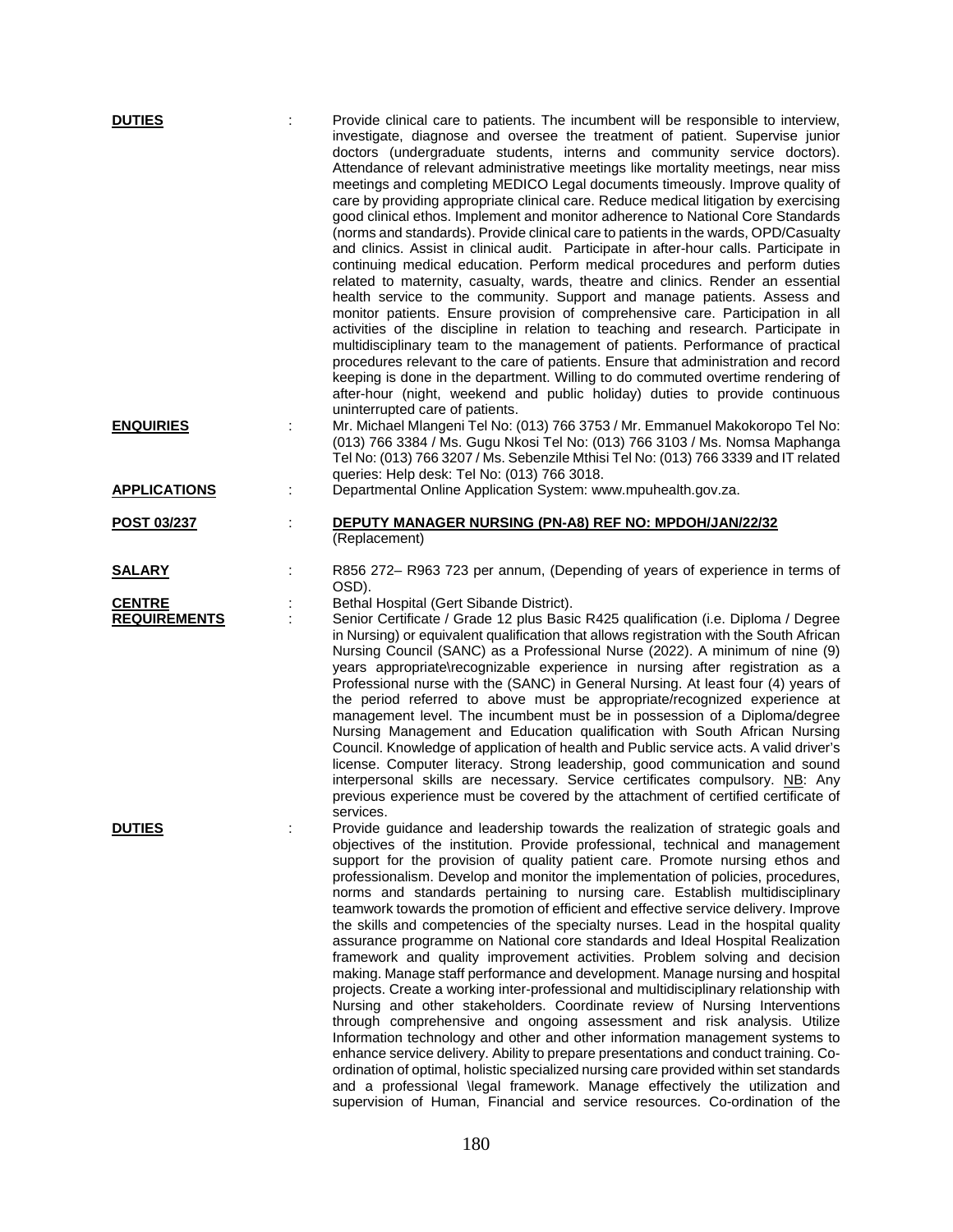| <b>ENQUIRIES</b>                     | ÷ | provision of effective training and research. Maintain Professional growth\ethical<br>standards and development of self and subordinates. Demonstrate basic<br>understanding of Human Resource management and disciplinary procedures.<br>Ensure a comprehensive nursing treatment and care is delivered to patients in a<br>cost effective, efficient and equitable manner.<br>Mr. Michael Mlangeni Tel No: (013) 766 3753 / Mr. Emmanuel Makokoropo Tel No:<br>(013) 766 3384 / Ms. Gugu Nkosi Tel No: (013) 766 3103 / Ms. Nomsa Maphanga                                                                                                                                                                                                                                                                                                                                                                                                                                                                                                                                                                                                                                                                                                                                                                                                                                                                                                                                                                                                                                                                                                                                                                                                                                                                                                                                                                                                                                                                                                                                                                                                                                                                                                                                                                                                                                                                                                                                                                                                                                                                                                                                                                                                                                                                                                 |
|--------------------------------------|---|----------------------------------------------------------------------------------------------------------------------------------------------------------------------------------------------------------------------------------------------------------------------------------------------------------------------------------------------------------------------------------------------------------------------------------------------------------------------------------------------------------------------------------------------------------------------------------------------------------------------------------------------------------------------------------------------------------------------------------------------------------------------------------------------------------------------------------------------------------------------------------------------------------------------------------------------------------------------------------------------------------------------------------------------------------------------------------------------------------------------------------------------------------------------------------------------------------------------------------------------------------------------------------------------------------------------------------------------------------------------------------------------------------------------------------------------------------------------------------------------------------------------------------------------------------------------------------------------------------------------------------------------------------------------------------------------------------------------------------------------------------------------------------------------------------------------------------------------------------------------------------------------------------------------------------------------------------------------------------------------------------------------------------------------------------------------------------------------------------------------------------------------------------------------------------------------------------------------------------------------------------------------------------------------------------------------------------------------------------------------------------------------------------------------------------------------------------------------------------------------------------------------------------------------------------------------------------------------------------------------------------------------------------------------------------------------------------------------------------------------------------------------------------------------------------------------------------------------|
| <b>APPLICATIONS</b>                  | ÷ | Tel No: (013) 766 3207 / Ms. Sebenzile Mthisi Tel No: (013) 766 3339 and IT related<br>queries: Help desk: Tel No: (013) 766 3018.<br>Departmental Online Application System: www.mpuhealth.gov.za.                                                                                                                                                                                                                                                                                                                                                                                                                                                                                                                                                                                                                                                                                                                                                                                                                                                                                                                                                                                                                                                                                                                                                                                                                                                                                                                                                                                                                                                                                                                                                                                                                                                                                                                                                                                                                                                                                                                                                                                                                                                                                                                                                                                                                                                                                                                                                                                                                                                                                                                                                                                                                                          |
|                                      |   |                                                                                                                                                                                                                                                                                                                                                                                                                                                                                                                                                                                                                                                                                                                                                                                                                                                                                                                                                                                                                                                                                                                                                                                                                                                                                                                                                                                                                                                                                                                                                                                                                                                                                                                                                                                                                                                                                                                                                                                                                                                                                                                                                                                                                                                                                                                                                                                                                                                                                                                                                                                                                                                                                                                                                                                                                                              |
| POST 03/238                          | t | MEDICAL OFFICER GRADE 1-3: OBSTETRICS & GYNAECOLOGY AND<br><b>GENERAL SURGERY REF NO: MPDOH/JAN/22/30 (X2 POSTS)</b><br>(Replacements)                                                                                                                                                                                                                                                                                                                                                                                                                                                                                                                                                                                                                                                                                                                                                                                                                                                                                                                                                                                                                                                                                                                                                                                                                                                                                                                                                                                                                                                                                                                                                                                                                                                                                                                                                                                                                                                                                                                                                                                                                                                                                                                                                                                                                                                                                                                                                                                                                                                                                                                                                                                                                                                                                                       |
| <u>SALARY</u>                        |   | R833 523 - R1 382 802 per annum, (Depending of years of experience in terms of<br>OSD).                                                                                                                                                                                                                                                                                                                                                                                                                                                                                                                                                                                                                                                                                                                                                                                                                                                                                                                                                                                                                                                                                                                                                                                                                                                                                                                                                                                                                                                                                                                                                                                                                                                                                                                                                                                                                                                                                                                                                                                                                                                                                                                                                                                                                                                                                                                                                                                                                                                                                                                                                                                                                                                                                                                                                      |
| <b>CENTRE</b><br><b>REQUIREMENTS</b> |   | Witbank Hospital (Nkangala District)<br>MBChB degree (qualification) that allows registration with the HPCSA as a Medical<br>Practitioner. Current registration with the HPCSA as a Medical Practitioner (2022)<br>(Independent Practice). A valid work permit will be required from non-South<br>Africans. Sound knowledge of medical ethics. Multidisciplinary management and<br>team work and experience in the respective medical discipline. Knowledge of<br>current Health and Public Service regulations and policies. Additional experience<br>in Obstetrics & Gynaecology, Neuro Surgery, Anaesthesiology, Urology and ENT<br>will serve as recommendation. Skills in terms of consultations, history taking,<br>examination, clinical assessment and clinical management. Grade 1: No<br>experience required after registration with the HPCSA as Medical Practitioner<br>(Independent Practice). Minimum of 1 year relevant experience after registration<br>with a recognised Foreign Health Professions and / or the HPCSA as a Medical<br>Practitioner (Independent Practice) for foreign qualified employees. Grade 2: A<br>minimum of five (5) years' experience after registration with the HPCSA as Medical<br>Practitioner (Independent Practice). A minimum of six (6) years relevant experience<br>after registration with a recognised foreign health profession council and / or the<br>HPCSA as a Medical Practitioner (Independent Practice) for foreign qualified<br>employees. Grade 3: A minimum of ten (10) years' experience after registration<br>with the HPCSA as Medical Practitioner (Independent Practice). A minimum of<br>eleven (11) years relevant experience after registration with a recognised foreign<br>health profession council and / or the HPCSA as a Medical Practitioner<br>(Independent Practice) for foreign qualified employees. Knowledge, Skills, Training<br>and Competences Required: Sound knowledge of medical ethics. Multidisciplinary<br>management and team work and experience in the respective medical discipline.<br>Sound clinical knowledge, competency and skills in general clinical domains. The<br>ability to work under supervision as an efficient team member. Good<br>communication, leadership, interpersonal, and supervisory skills. Ability to manage<br>patients independently, diligently, responsibility and engage when necessary.<br>Knowledge of current health policies, legislation, programmes and priorities within<br>the domain. Ability to teach, guide and junior staff within the department.<br>Behavioural Attributes: Stress tolerance, to work within a team, self-confidence and<br>the ability to build and maintain good relationship. NB: Any previous experience<br>must be covered by the attachment of certificate of services. |
| <b>DUTIES</b>                        | ÷ | To execute duties and functions with proficiency, to support the aims and objectives<br>of the Institution that consistent with standards of patient care. Accept responsibility<br>for the management of patients admitted in a level 2/3 package of service facility.<br>Assist in the preparation and implementation of guidelines and protocols.                                                                                                                                                                                                                                                                                                                                                                                                                                                                                                                                                                                                                                                                                                                                                                                                                                                                                                                                                                                                                                                                                                                                                                                                                                                                                                                                                                                                                                                                                                                                                                                                                                                                                                                                                                                                                                                                                                                                                                                                                                                                                                                                                                                                                                                                                                                                                                                                                                                                                         |
|                                      |   | Participate in academic and training programmes. Sound clinical knowledge with<br>regard to medicine. Ability to deal with all medical emergencies. Knowledge of<br>ethical medical practice. Assist with clinical audits actively participate in continuous<br>professional development. Provide support to hospital management towards an<br>efficient standard of patient care and services is maintained.                                                                                                                                                                                                                                                                                                                                                                                                                                                                                                                                                                                                                                                                                                                                                                                                                                                                                                                                                                                                                                                                                                                                                                                                                                                                                                                                                                                                                                                                                                                                                                                                                                                                                                                                                                                                                                                                                                                                                                                                                                                                                                                                                                                                                                                                                                                                                                                                                                |
| <b>ENQUIRIES</b>                     |   | Mr. Michael Mlangeni Tel No: (013) 766 3753 / Mr. Emmanuel Makokoropo Tel No:<br>(013) 766 3384 / Ms. Gugu Nkosi Tel No: (013) 766 3103 / Ms. Nomsa Maphanga                                                                                                                                                                                                                                                                                                                                                                                                                                                                                                                                                                                                                                                                                                                                                                                                                                                                                                                                                                                                                                                                                                                                                                                                                                                                                                                                                                                                                                                                                                                                                                                                                                                                                                                                                                                                                                                                                                                                                                                                                                                                                                                                                                                                                                                                                                                                                                                                                                                                                                                                                                                                                                                                                 |

181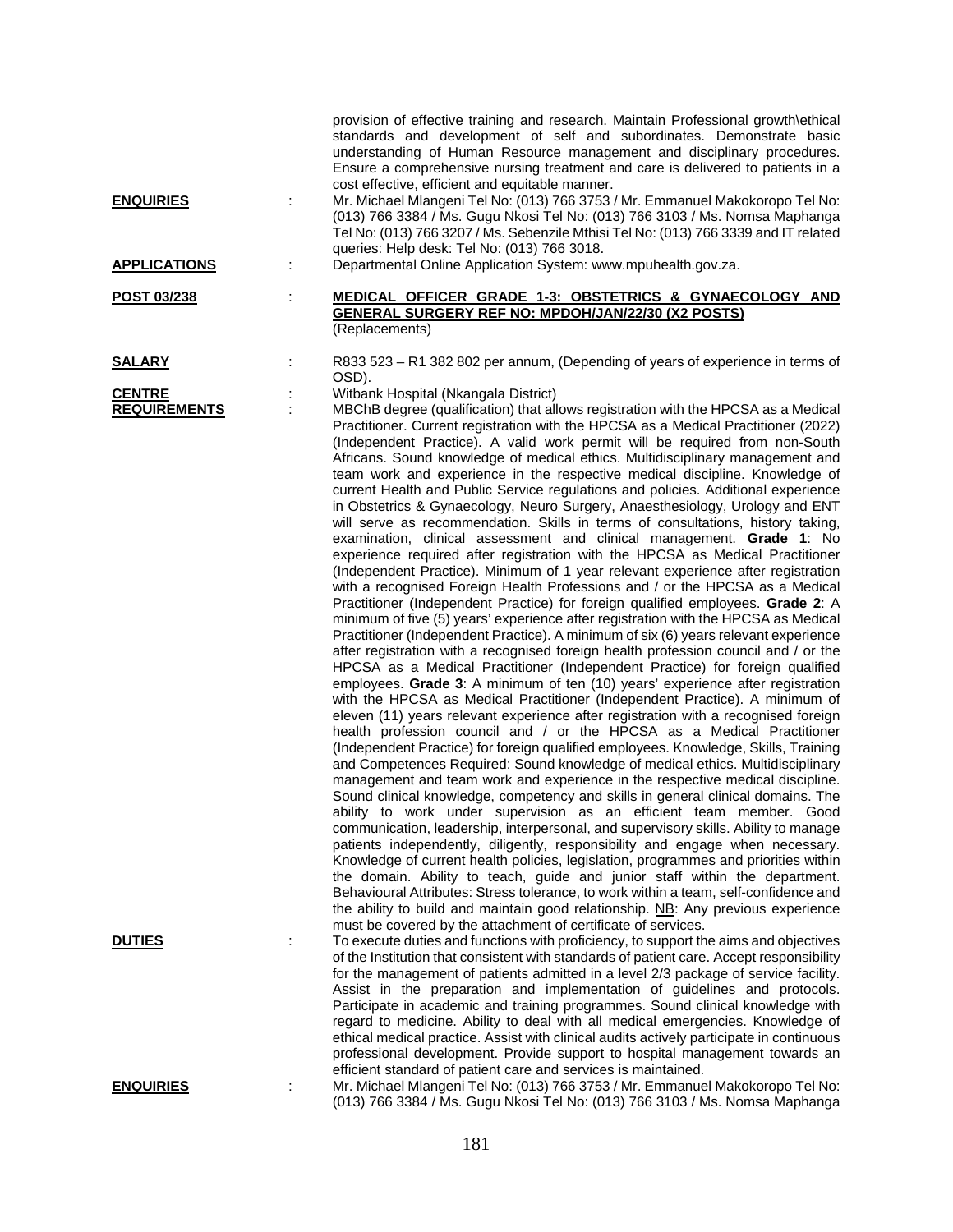| <b>APPLICATIONS</b>                  | Tel No: (013) 766 3207 / Ms. Sebenzile Mthisi Tel No: (013) 766 3339 and IT related<br>queries: Help desk: Tel No: (013) 766 3018.<br>Departmental Online Application System: www.mpuhealth.gov.za.                                                                                                                                                                                                                                                                                                                                                                                                                                                                                                                                                                                                                                                                                                                                                                                                                                                                                                                                                                                                                                                                                                                                                                                                                                                                                                                                                                                                                                                                                                                                                                                                                                                                                                                                                                                                                                                                                                                                                                                                                                                                                                                                                                                                                      |
|--------------------------------------|--------------------------------------------------------------------------------------------------------------------------------------------------------------------------------------------------------------------------------------------------------------------------------------------------------------------------------------------------------------------------------------------------------------------------------------------------------------------------------------------------------------------------------------------------------------------------------------------------------------------------------------------------------------------------------------------------------------------------------------------------------------------------------------------------------------------------------------------------------------------------------------------------------------------------------------------------------------------------------------------------------------------------------------------------------------------------------------------------------------------------------------------------------------------------------------------------------------------------------------------------------------------------------------------------------------------------------------------------------------------------------------------------------------------------------------------------------------------------------------------------------------------------------------------------------------------------------------------------------------------------------------------------------------------------------------------------------------------------------------------------------------------------------------------------------------------------------------------------------------------------------------------------------------------------------------------------------------------------------------------------------------------------------------------------------------------------------------------------------------------------------------------------------------------------------------------------------------------------------------------------------------------------------------------------------------------------------------------------------------------------------------------------------------------------|
| POST 03/239                          | <b>MEDICAL OFFICER GRADE 1 REF NO: MPDOH/JAN/22/31 (X3 POSTS)</b><br>(Replacements)                                                                                                                                                                                                                                                                                                                                                                                                                                                                                                                                                                                                                                                                                                                                                                                                                                                                                                                                                                                                                                                                                                                                                                                                                                                                                                                                                                                                                                                                                                                                                                                                                                                                                                                                                                                                                                                                                                                                                                                                                                                                                                                                                                                                                                                                                                                                      |
| <b>SALARY</b>                        | R833 523 - R897 939 per annum, (Depending of years of experience in terms of<br>OSD).                                                                                                                                                                                                                                                                                                                                                                                                                                                                                                                                                                                                                                                                                                                                                                                                                                                                                                                                                                                                                                                                                                                                                                                                                                                                                                                                                                                                                                                                                                                                                                                                                                                                                                                                                                                                                                                                                                                                                                                                                                                                                                                                                                                                                                                                                                                                    |
| <b>CENTRE</b>                        | Mapulaneng Hospital (Ehlanzeni District) and Bethal Hospital and Embhuleni<br>Hospital (Gert Sibande District).                                                                                                                                                                                                                                                                                                                                                                                                                                                                                                                                                                                                                                                                                                                                                                                                                                                                                                                                                                                                                                                                                                                                                                                                                                                                                                                                                                                                                                                                                                                                                                                                                                                                                                                                                                                                                                                                                                                                                                                                                                                                                                                                                                                                                                                                                                          |
| <b>REQUIREMENTS</b><br><b>DUTIES</b> | MBChB degree (qualification) that allows registration with the HPCSA as a Medical<br>Practitioner. Current registration with the HPCSA as a Medical Practitioner (2022)<br>(Independent Practice). A valid work permit will be required from non-South<br>Africans. No experience required after registration with the HPCSA as Medical<br>Practitioner (Independent Practice). Minimum of 1 year relevant experience after<br>registration with a recognised Foreign Health Professions and / or the HPCSA as<br>a Medical Practitioner (Independent Practice) for foreign qualified employees.<br>Knowledge, Skills, Training and Competences Required: Sound knowledge of<br>medical ethics. Multidisciplinary management and team work and experience in the<br>respective medical discipline. Sound clinical knowledge, competency and skills in<br>general clinical domains. The ability to work under supervision as an efficient team<br>member. Good communication, leadership, interpersonal, and supervisory skills.<br>Ability to manage patients independently, diligently, responsibility and engage<br>when necessary. Knowledge of current health policies, legislation, programmes<br>and priorities within the domain. Ability to teach, guide and junior staff within the<br>department. Behavioural Attributes: Stress tolerance, to work within a team, self-<br>confidence and the ability to build and maintain good relationship. NB: Any previous<br>experience must be covered by the attachment of certificate of services.<br>Provide clinical care to patients. The incumbent will be responsible to interview,<br>investigate, diagnose and oversee the treatment of patient. Supervise junior<br>doctors (undergraduate students, interns and community service doctors).<br>Attendance of relevant administrative meetings like mortality meetings, near miss<br>meetings and completing MEDICO Legal documents timeously. Improve quality of<br>care by providing appropriate clinical care. Reduce medical litigation by exercising<br>good clinical ethos. Implement and monitor adherence to National Core Standards<br>(norms and standards). Provide clinical care to patients in the wards, OPD/Casualty<br>and clinics. Assist in clinical audit. Participate in after-hour calls. Participate in<br>continuing medical education. Perform medical procedures and perform duties |
| <b>ENQUIRIES</b>                     | related to maternity, casualty, wards, theatre and clinics. Render an essential<br>health service to the community. Support and manage patients. Assess and<br>monitor patients. Ensure provision of comprehensive care. Participation in all<br>activities of the discipline in relation to teaching and research. Participate in<br>multidisciplinary team to the management of patients. Performance of practical<br>procedures relevant to the care of patients. Ensure that administration and record<br>keeping is done in the department. Willing to do commuted overtime rendering of<br>after-hour (night, weekend and public holiday) duties to provide continuous<br>uninterrupted care of patients.<br>Mr. Michael Mlangeni Tel No: (013) 766 3753 / Mr. Emmanuel Makokoropo Tel No:<br>(013) 766 3384 / Ms. Gugu Nkosi Tel No: (013) 766 3103 / Ms. Nomsa Maphanga<br>Tel No: (013) 766 3207 / Ms. Sebenzile Mthisi Tel No: (013) 766 3339 and IT related<br>queries: Help desk: Tel No: (013) 766 3018.                                                                                                                                                                                                                                                                                                                                                                                                                                                                                                                                                                                                                                                                                                                                                                                                                                                                                                                                                                                                                                                                                                                                                                                                                                                                                                                                                                                                    |
| <b>APPLICATIONS</b>                  | Departmental Online Application System: www.mpuhealth.gov.za.                                                                                                                                                                                                                                                                                                                                                                                                                                                                                                                                                                                                                                                                                                                                                                                                                                                                                                                                                                                                                                                                                                                                                                                                                                                                                                                                                                                                                                                                                                                                                                                                                                                                                                                                                                                                                                                                                                                                                                                                                                                                                                                                                                                                                                                                                                                                                            |
| POST 03/240                          | <b>ASSISTANT MANAGER NURSING (PN-B4): PHC REF NO: MPDOH/JAN/22/33</b><br>(Replacement)                                                                                                                                                                                                                                                                                                                                                                                                                                                                                                                                                                                                                                                                                                                                                                                                                                                                                                                                                                                                                                                                                                                                                                                                                                                                                                                                                                                                                                                                                                                                                                                                                                                                                                                                                                                                                                                                                                                                                                                                                                                                                                                                                                                                                                                                                                                                   |
| <b>SALARY</b>                        | R624 216 - R702 549 per annum, (Depending of years of experience in terms of                                                                                                                                                                                                                                                                                                                                                                                                                                                                                                                                                                                                                                                                                                                                                                                                                                                                                                                                                                                                                                                                                                                                                                                                                                                                                                                                                                                                                                                                                                                                                                                                                                                                                                                                                                                                                                                                                                                                                                                                                                                                                                                                                                                                                                                                                                                                             |
| <b>CENTRE</b><br><b>REQUIREMENTS</b> | OSD).<br>Dwarsloop CHC (Ehlanzeni District)<br>Senior Certificate / Grade 12 plus Basic qualification accredited with the South<br>African Nursing Council in Terms of Government Notice 425, (i.e. Diploma/ Degree                                                                                                                                                                                                                                                                                                                                                                                                                                                                                                                                                                                                                                                                                                                                                                                                                                                                                                                                                                                                                                                                                                                                                                                                                                                                                                                                                                                                                                                                                                                                                                                                                                                                                                                                                                                                                                                                                                                                                                                                                                                                                                                                                                                                      |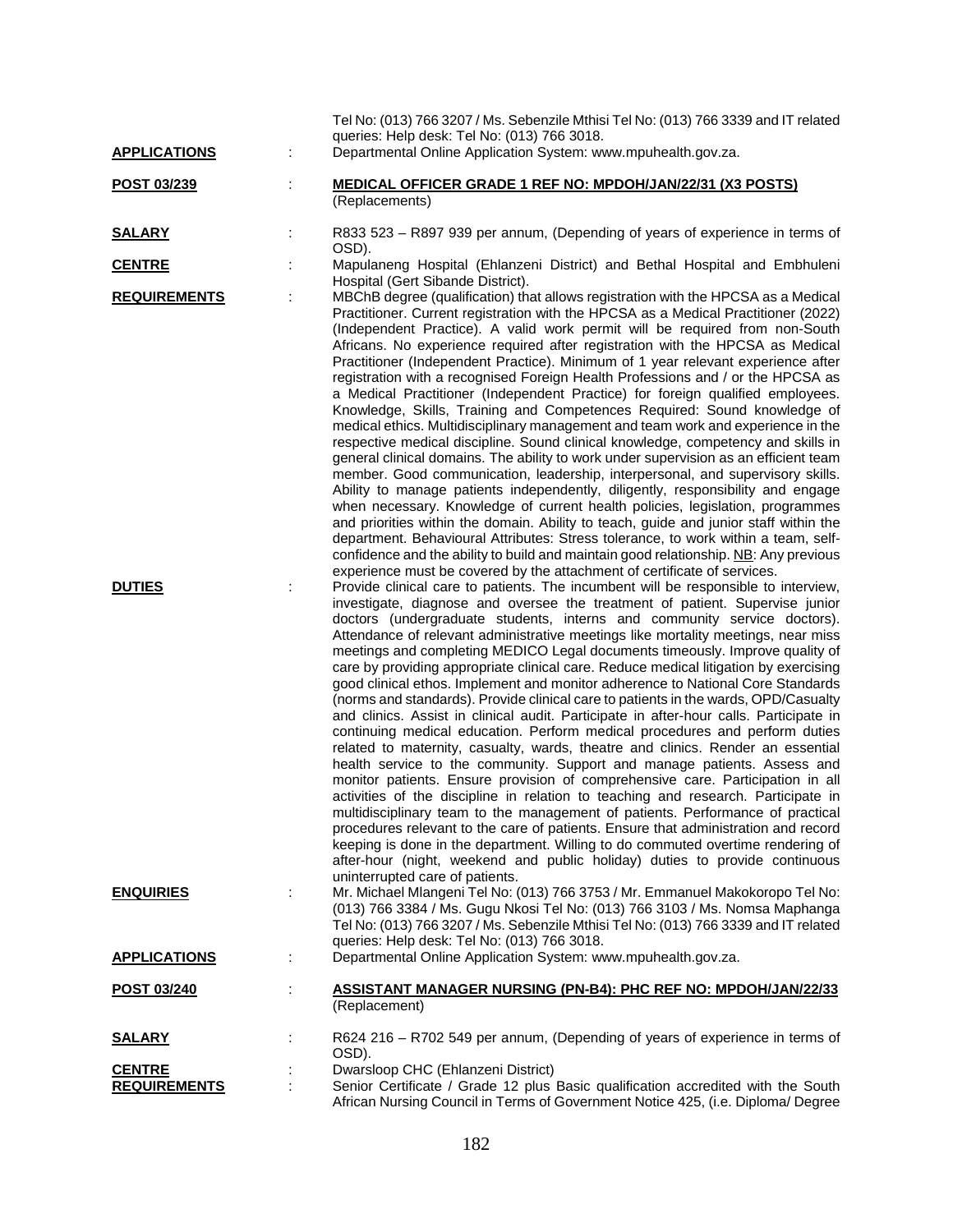| <b>DUTIES</b>       | in Nursing) that allows registration with the 'South African Nursing Council' (SANC)<br>as a Professional Nurse and Midwifery plus a post basic nursing qualification, with<br>duration of at least one (01) year accredited with the SANC in above mentioned<br>specialties in nursing. A Diploma in Clinical Nursing Assessment, treatment and<br>Care or Community Health Nursing Science. A minimum of ten (10) years<br>appropriate/recognisable nursing experience after registration as Professional<br>Nurse with the SANC in General Nursing. At least six (6) years of the period<br>referred to above must be appropriate/ recognisable experience in the relevant<br>specialty after obtaining the 1-year post-basic qualification in the specific specialty.<br>At least three (3) years of the period referred to above must be appropriate/<br>recognisable experience at management level. Experience and Knowledge of the<br>District Health System. Must have understanding of principles of Primary Health<br>Care Re-engineering. Demonstrate an in depth understanding of Nursing<br>legislation and related legal and ethical nursing practices and how this impacts on<br>service delivery. A valid Driver's License. NB: Any previous experience must be<br>covered by the attachment of certified certificate of services.<br>Supervise and Support allocated PHC facilities in line with the PHC Supervision<br>Policy. Conduct monthly red flags and regular reviews. Demonstrate understanding |
|---------------------|----------------------------------------------------------------------------------------------------------------------------------------------------------------------------------------------------------------------------------------------------------------------------------------------------------------------------------------------------------------------------------------------------------------------------------------------------------------------------------------------------------------------------------------------------------------------------------------------------------------------------------------------------------------------------------------------------------------------------------------------------------------------------------------------------------------------------------------------------------------------------------------------------------------------------------------------------------------------------------------------------------------------------------------------------------------------------------------------------------------------------------------------------------------------------------------------------------------------------------------------------------------------------------------------------------------------------------------------------------------------------------------------------------------------------------------------------------------------------------------------------------------------------|
|                     | of the District Health Information System (DHIS). Demonstrate and basic<br>understanding of HR and financial policies and practices. Must have the following<br>skills: Administrative skills. Good interpersonal skill. Planning and organizational<br>skills. Good written and communication skills. Problem solving and analytical skill.<br>Basic computer literacy as a support tool to enhance service delivery Form part of<br>the quarterly programme in-depth reviews together with respective Programme Co-<br>ordinators. Form part of the Sub-district and District review session to monitor<br>progress on set targets according to the District Health Plan (DHP). Ensure that<br>PHC facilities that she/he is responsible for are compliant with the National Core<br>Norms and Standards. Ascertain smooth implementation of the referral system and<br>address constraints related to continuity of care. Support initiatives of the three<br>streams of PHC Re-engineering. Implement the Performance Management and<br>Development System (PMDS) with Operational Managers of PHC facilities that                                                                                                                                                                                                                                                                                                                                                                                                     |
| <b>ENQUIRIES</b>    | she/he is responsible for.<br>Mr. Michael Mlangeni Tel No: (013) 766 3753 / Mr. Emmanuel Makokoropo Tel No:<br>(013) 766 3384 / Ms. Gugu Nkosi Tel No: (013) 766 3103 / Ms. Nomsa Maphanga<br>Tel No: (013) 766 3207 / Ms. Sebenzile Mthisi Tel No: (013) 766 3339 and IT related<br>queries: Help desk: Tel No: (013) 766 3018.                                                                                                                                                                                                                                                                                                                                                                                                                                                                                                                                                                                                                                                                                                                                                                                                                                                                                                                                                                                                                                                                                                                                                                                           |
| <b>APPLICATIONS</b> | Departmental Online Application System: www.mpuhealth.gov.za.                                                                                                                                                                                                                                                                                                                                                                                                                                                                                                                                                                                                                                                                                                                                                                                                                                                                                                                                                                                                                                                                                                                                                                                                                                                                                                                                                                                                                                                              |
| POST 03/241         | <b>ASSISTANT</b><br><b>NURSING</b><br>(AREA)<br>$(PN-A7)$<br><b>REF</b><br><b>NO:</b><br><b>MANAGER</b><br>MPDOH/JAN/22/34 (X4 POSTS)<br>(Replacements)                                                                                                                                                                                                                                                                                                                                                                                                                                                                                                                                                                                                                                                                                                                                                                                                                                                                                                                                                                                                                                                                                                                                                                                                                                                                                                                                                                    |
| <b>SALARY</b>       | R571 242 – R662 223 per annum, (Depending of years of experience in terms of<br>OSD).                                                                                                                                                                                                                                                                                                                                                                                                                                                                                                                                                                                                                                                                                                                                                                                                                                                                                                                                                                                                                                                                                                                                                                                                                                                                                                                                                                                                                                      |
| <b>CENTRE</b>       | Barberton Hospital (X2 Posts)<br>Matibidi Hospital (Ehlanzeni District)<br>Evander Hospital (Gert Sibande District)                                                                                                                                                                                                                                                                                                                                                                                                                                                                                                                                                                                                                                                                                                                                                                                                                                                                                                                                                                                                                                                                                                                                                                                                                                                                                                                                                                                                        |
| <b>REQUIREMENTS</b> | Senior Certificate / Grade 12 plus Basic R425 qualification (i.e. Diploma / Degree<br>in Nursing) or equivalent qualification that allows registration with the SANC as a<br>Professional Nurse (2022). A minimum of eight (8) years appropriate / recognizable<br>experience in Nursing after registration as a Professional nurse with the South<br>African Nursing Council (SANC) in general nursing. At least three (3) years of the<br>period referred to above must be appropriate / recognisable experience at<br>management level. Knowledge of the legislative and Policy framework as well as<br>the current transformation strategies in the Public Sector. Good communication,<br>conflict management and interpersonal skills. Computer literacy. NB: Any previous<br>experience must be covered by the attachment of certified certificate of services.                                                                                                                                                                                                                                                                                                                                                                                                                                                                                                                                                                                                                                                      |
| <b>DUTIES</b>       | Delegate, Supervise and coordinate the provision of effective and efficient patient<br>care through adequate quality nursing care. Initiate and participate in health<br>promotion to ensure consistent communication of relevant, accurate and<br>comprehensive information on health care. Develop/establish and maintain<br>constructive working relationships with nursing and other stakeholders. Participate                                                                                                                                                                                                                                                                                                                                                                                                                                                                                                                                                                                                                                                                                                                                                                                                                                                                                                                                                                                                                                                                                                         |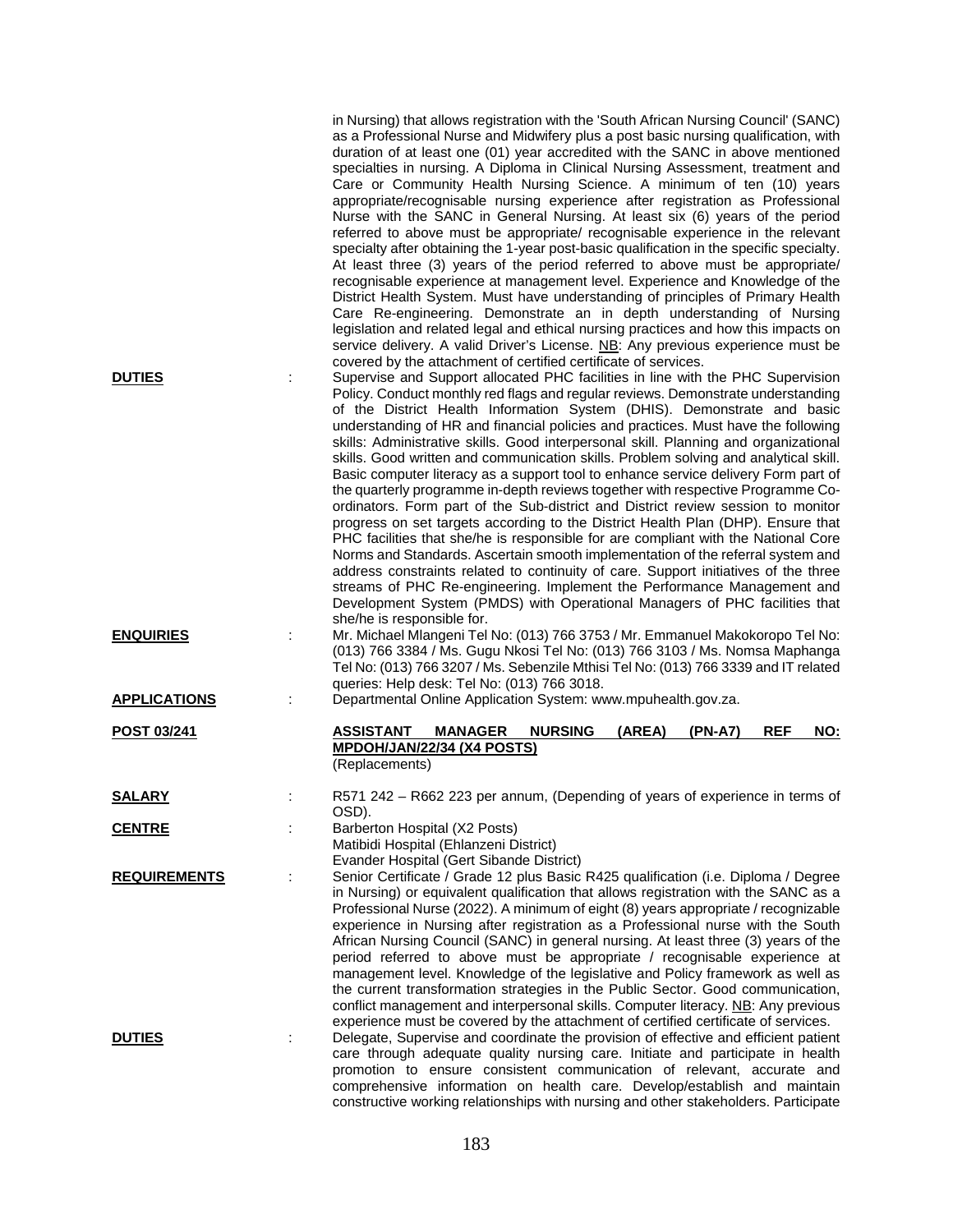| <b>ENQUIRIES</b>                     | in the analysis, formulation and implementation of nursing guidelines, practices,<br>standards, policies, PMDS, procedures, Contingency and Strategic Plans. Monitor<br>and ensure proper utilization of human, financial and physical resources. Quality<br>management including infection control, information management and clinical<br>audits. Participate in the analysis, formulation and implementation of nursing<br>guidelines, practices, standards and procedures. Manage human resources.<br>Monitor and ensure proper utilization of financial and physical resources.<br>Implement all relevant prescripts. Manage andmonitor proper utilization of human<br>financial and material resources. Manage the budget according to PFMA.<br>Mr. Michael Mlangeni Tel No: (013) 766 3753 / Mr. Emmanuel Makokoropo Tel No:<br>(013) 766 3384 / Ms. Gugu Nkosi Tel No: (013) 766 3103 / Ms. Nomsa Maphanga<br>Tel No: (013) 766 3207 / Ms. Sebenzile Mthisi Tel No: (013) 766 3339 and IT related<br>queries: Help desk: Tel No: (013) 766 3018.                                                                                                                                                                                                                                                                                                                                                                                                                                                                    |
|--------------------------------------|-----------------------------------------------------------------------------------------------------------------------------------------------------------------------------------------------------------------------------------------------------------------------------------------------------------------------------------------------------------------------------------------------------------------------------------------------------------------------------------------------------------------------------------------------------------------------------------------------------------------------------------------------------------------------------------------------------------------------------------------------------------------------------------------------------------------------------------------------------------------------------------------------------------------------------------------------------------------------------------------------------------------------------------------------------------------------------------------------------------------------------------------------------------------------------------------------------------------------------------------------------------------------------------------------------------------------------------------------------------------------------------------------------------------------------------------------------------------------------------------------------------------------------|
| <b>APPLICATIONS</b>                  | Departmental Online Application System: www.mpuhealth.gov.za                                                                                                                                                                                                                                                                                                                                                                                                                                                                                                                                                                                                                                                                                                                                                                                                                                                                                                                                                                                                                                                                                                                                                                                                                                                                                                                                                                                                                                                                |
| POST 03/242                          | OPERATIONAL MANAGER (PN-B3): EMERGENCY & TRAUMA REF NO:<br>MPDOH/JAN/22/35<br>(Re-Advertisement)                                                                                                                                                                                                                                                                                                                                                                                                                                                                                                                                                                                                                                                                                                                                                                                                                                                                                                                                                                                                                                                                                                                                                                                                                                                                                                                                                                                                                            |
| <u>SALARY</u>                        | R571 242- R662 223 per annum, (Depending of years of experience in terms of<br>OSD).                                                                                                                                                                                                                                                                                                                                                                                                                                                                                                                                                                                                                                                                                                                                                                                                                                                                                                                                                                                                                                                                                                                                                                                                                                                                                                                                                                                                                                        |
| <b>CENTRE</b><br><b>REQUIREMENTS</b> | Mapulaneng Hospital (Ehlanzeni District)<br>Senior Certificate / Grade 12 plus Basic qualification accredited with the South<br>African Nursing Council in Terms of Government Notice 425, (i.e. Diploma/ Degree<br>in Nursing) or Equivalent qualification that allows registration with the SANC as a<br>Professional Nurse plus a post basic nursing qualification, with duration of at least<br>1 year, accredited with the SANC in terms of Government Notice No R212 in<br>Trauma and Emergency or Critical Care Nursing Science. A minimum of nine (09)<br>years appropriate / recognizable experience in nursing after registration as a<br>Professional Nurse with the SANC in General Nursing. At least five (05) years of<br>the period referred to above must be appropriate / recognizable experience in<br>theatre after obtaining the 1 year post basic PHC Nursing Science qualification.<br>Proof of current registration with SANC (2022). Proof of service records to be<br>attached. Annual receipt with SANC to practice for 2021 (proof of registration to be<br>attached). Demonstrate a basic understanding of HR and Financial policies and<br>practices. Recommendation ability to function independently and prioritize work.<br>Must have the following skills: good interpersonal skills, planning and<br>organizational skills, good supervisory skills teaching skills and computer literacy.<br>NB: Any previous experience must be covered by the attachment of certificate of<br>service. |
| <b>DUTIES</b>                        | Supervise and co-ordinate the provision of an effective and efficient patient care<br>through adequate nursing care. Manage the activities of the surgical unit according<br>to National and Provincial Guidelines. Demonstrate in depth understanding of<br>nursing legislations and related ethical nursing practices. Participate in the<br>development and analysis of nursing guidelines, procedures and practices.<br>Manage work place discipline. Implement and monitor staff performance in terms<br>of PMDS. Ensure effective, efficient and economical use of allocated resources.<br>Supervise training and development of learners and staff. Maintain professional<br>development of self and staff. Work effectively, co-operatively amicably with<br>persons of diverse intellectual, cultural, racial or religious differences. Ensure<br>adherence to Batho Pele Principles and Patient Right Charter.                                                                                                                                                                                                                                                                                                                                                                                                                                                                                                                                                                                                    |
| <b>ENQUIRIES</b>                     | Mr. Michael Mlangeni Tel No: (013) 766 3753 / Mr. Emmanuel Makokoropo Tel No:<br>(013) 766 3384 / Ms. Gugu Nkosi Tel No: (013) 766 3103 / Ms. Nomsa Maphanga<br>Tel No: (013) 766 3207 / Ms. Sebenzile Mthisi Tel No: (013) 766 3339 and IT related<br>queries: Help desk: Tel No: (013) 766 3018.                                                                                                                                                                                                                                                                                                                                                                                                                                                                                                                                                                                                                                                                                                                                                                                                                                                                                                                                                                                                                                                                                                                                                                                                                          |
| <b>APPLICATIONS</b>                  | Departmental Online Application System: www.mpuhealth.gov.za.                                                                                                                                                                                                                                                                                                                                                                                                                                                                                                                                                                                                                                                                                                                                                                                                                                                                                                                                                                                                                                                                                                                                                                                                                                                                                                                                                                                                                                                               |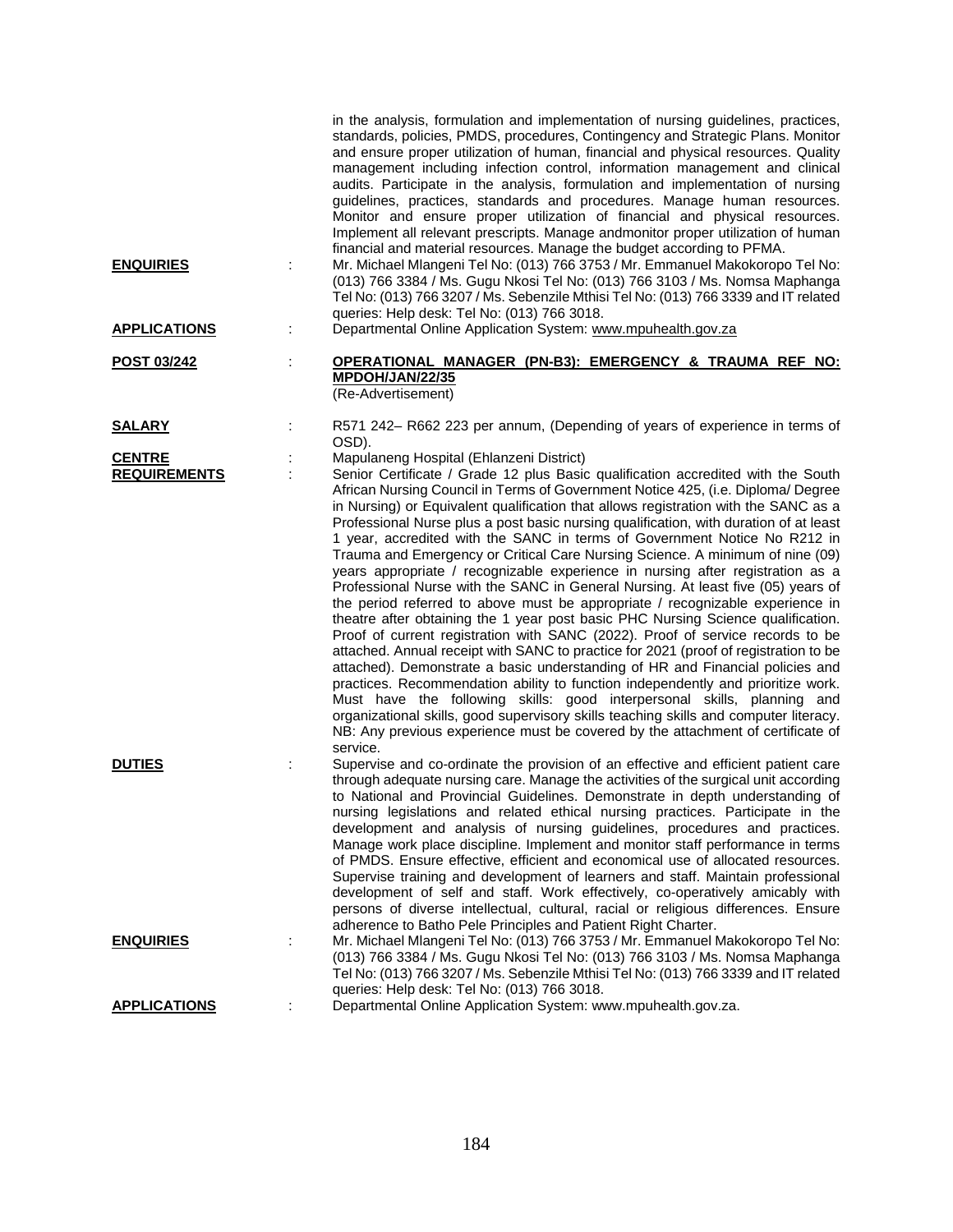| POST 03/243                          | <b>OPERATIONAL</b> | <b>MANAGER</b>                                                                                                                                                               | <b>NURSING</b> | (PN-B3): | <b>PHC</b> | <b>REF</b> | <u>NO:</u> |
|--------------------------------------|--------------------|------------------------------------------------------------------------------------------------------------------------------------------------------------------------------|----------------|----------|------------|------------|------------|
|                                      |                    | MPDOH/JAN/22/36 (X5 POSTS)                                                                                                                                                   |                |          |            |            |            |
|                                      | (Replacements)     |                                                                                                                                                                              |                |          |            |            |            |
| <b>SALARY</b>                        | OSD).              | R571 242 - R662 223 per annum, (Depending of years of experience in terms of                                                                                                 |                |          |            |            |            |
| <b>CENTRE</b>                        | Kwazamokuhle CHC   |                                                                                                                                                                              |                |          |            |            |            |
|                                      | De Beersput Clinic |                                                                                                                                                                              |                |          |            |            |            |
|                                      |                    | Goederede Clinic and Kalkfontein Clinic (Nkangala District)                                                                                                                  |                |          |            |            |            |
|                                      |                    | Valencia Clinic (Ehlanzeni District)                                                                                                                                         |                |          |            |            |            |
| <b>REQUIREMENTS</b>                  |                    | Senior Certificate / Grade 12 plus Basic qualification accredited with the South                                                                                             |                |          |            |            |            |
|                                      |                    | African Nursing Council in Terms of Government Notice 425, (i.e. Diploma/ Degree                                                                                             |                |          |            |            |            |
|                                      |                    | in Nursing) or Equivalent qualification that allows registration with the SANC as a<br>Professional Nurse plus a post basic nursing qualification, with duration of at least |                |          |            |            |            |
|                                      |                    | 1 year, accredited with the SANC in terms of Government Notice No R212 in                                                                                                    |                |          |            |            |            |
|                                      |                    | Operating Theatre. A minimum of nine (09) years appropriate / recognizable                                                                                                   |                |          |            |            |            |
|                                      |                    | experience in nursing after registration as a Professional Nurse with the SANC in                                                                                            |                |          |            |            |            |
|                                      |                    | General Nursing. At least five (05) years of the period referred to above must be                                                                                            |                |          |            |            |            |
|                                      |                    | appropriate / recognizable experience in theatre after obtaining the 1 year post                                                                                             |                |          |            |            |            |
|                                      |                    | basic PHC Nursing Science qualification. Proof of current registration with SANC                                                                                             |                |          |            |            |            |
|                                      |                    | (2022). Experience and knowledge of the District Health System. Demonstrate an<br>in depth understanding of nursing legislation and related legal and ethical nursing        |                |          |            |            |            |
|                                      |                    | practices and how this impacts on service delivery. Demonstrate a basic                                                                                                      |                |          |            |            |            |
|                                      |                    | understanding of HR and financial and practices. Knowledge of relevant legal                                                                                                 |                |          |            |            |            |
|                                      |                    | framework such as Nursing Act, Health Occupational and Safety Act, Patients Right                                                                                            |                |          |            |            |            |
|                                      |                    | Charter, Batho Pele Principles, Operational Management Skills. Problem solving,                                                                                              |                |          |            |            |            |
|                                      |                    | planning and Organizing Skills. Expected to work under pressure and on night duty.                                                                                           |                |          |            |            |            |
|                                      |                    | Leadership. Supervisory, problem-solving, conflict resolution, inter-personal ad                                                                                             |                |          |            |            |            |
|                                      |                    | communication and communication skills. Demonstrate an in depth understanding                                                                                                |                |          |            |            |            |
|                                      |                    | of legislation and related ethical nursing practices and how this impact on service<br>delivery. Computer literacy will be an added advantage (MS Word, Excel,               |                |          |            |            |            |
|                                      |                    | PowerPoint and Outlook). NB: Any previous experience must be covered by the                                                                                                  |                |          |            |            |            |
|                                      |                    | attachment of certified copies of Certificates of Service. NB: Any previous                                                                                                  |                |          |            |            |            |
|                                      |                    | experience must be covered by the attachment of certificate of services.                                                                                                     |                |          |            |            |            |
| <b>DUTIES</b>                        |                    | Manage and provide PHC facility supervisory in line with the PHC Supervision                                                                                                 |                |          |            |            |            |
|                                      |                    | Guideline. Ensure clinical nursing practice by the nursing team in the facility in                                                                                           |                |          |            |            |            |
|                                      |                    | accordance with the scope and practice and nursing standard as determined by                                                                                                 |                |          |            |            |            |
|                                      |                    | the relevant health facility. Promote quality nursing care as directed by the<br>professional scope of practice and standard in accordance to the PHC delivery               |                |          |            |            |            |
|                                      |                    | package. Ensure the implementation on National Core Norms and Standards                                                                                                      |                |          |            |            |            |
|                                      |                    | including Six Priority Areas. Advocate for patients through ensuring adherence to                                                                                            |                |          |            |            |            |
|                                      |                    | Batho Pele Principles. Coordinate community involvement and participation.                                                                                                   |                |          |            |            |            |
|                                      |                    | Manage and Monitor effective use and maintenance of assets and infrastructure of                                                                                             |                |          |            |            |            |
|                                      |                    | the facility. Monitor information management and documentation.                                                                                                              |                |          |            |            |            |
| <b>ENQUIRIES</b>                     |                    | Mr. Michael Mlangeni Tel No: (013) 766 3753 / Mr. Emmanuel Makokoropo Tel No:<br>(013) 766 3384 / Ms. Gugu Nkosi Tel No: (013) 766 3103 / Ms. Nomsa Maphanga                 |                |          |            |            |            |
|                                      |                    | Tel No: (013) 766 3207 / Ms. Sebenzile Mthisi Tel No: (013) 766 3339 and IT related                                                                                          |                |          |            |            |            |
|                                      |                    | queries: Help desk: Tel No: (013) 766 3018.                                                                                                                                  |                |          |            |            |            |
| <b>APPLICATIONS</b>                  |                    | Departmental Online Application System: www.mpuhealth.gov.za.                                                                                                                |                |          |            |            |            |
| POST 03/244                          |                    | CLINICAL PROGRAMME CO-ORDINATOR GRADE 1 (PN-A5): TB REF NO:                                                                                                                  |                |          |            |            |            |
|                                      | MPDOH/JAN/22/37    |                                                                                                                                                                              |                |          |            |            |            |
|                                      | (Replacement)      |                                                                                                                                                                              |                |          |            |            |            |
| <b>SALARY</b>                        |                    | R450 939 – R507 531 per annum, (Depending of years of experience in terms of                                                                                                 |                |          |            |            |            |
|                                      | OSD).              |                                                                                                                                                                              |                |          |            |            |            |
| <b>CENTRE</b><br><b>REQUIREMENTS</b> |                    | Emalahleni Sub-District (Nkangala District)<br>Senior Certificate / Grade 12 plus Basic R425 qualification (i.e. Diploma / Degree                                            |                |          |            |            |            |
|                                      |                    | in Nursing) or equivalent qualification that allows registration with the SANC as a                                                                                          |                |          |            |            |            |
|                                      |                    | Professional Nurse (2022) and trained as an Infection Control Nurse. A minimum                                                                                               |                |          |            |            |            |
|                                      |                    | of seven (7) years appropriate / recognisable experience in nursing after                                                                                                    |                |          |            |            |            |
|                                      |                    | registration as a Professional nurse with SANC in General Nursing. Ability to work                                                                                           |                |          |            |            |            |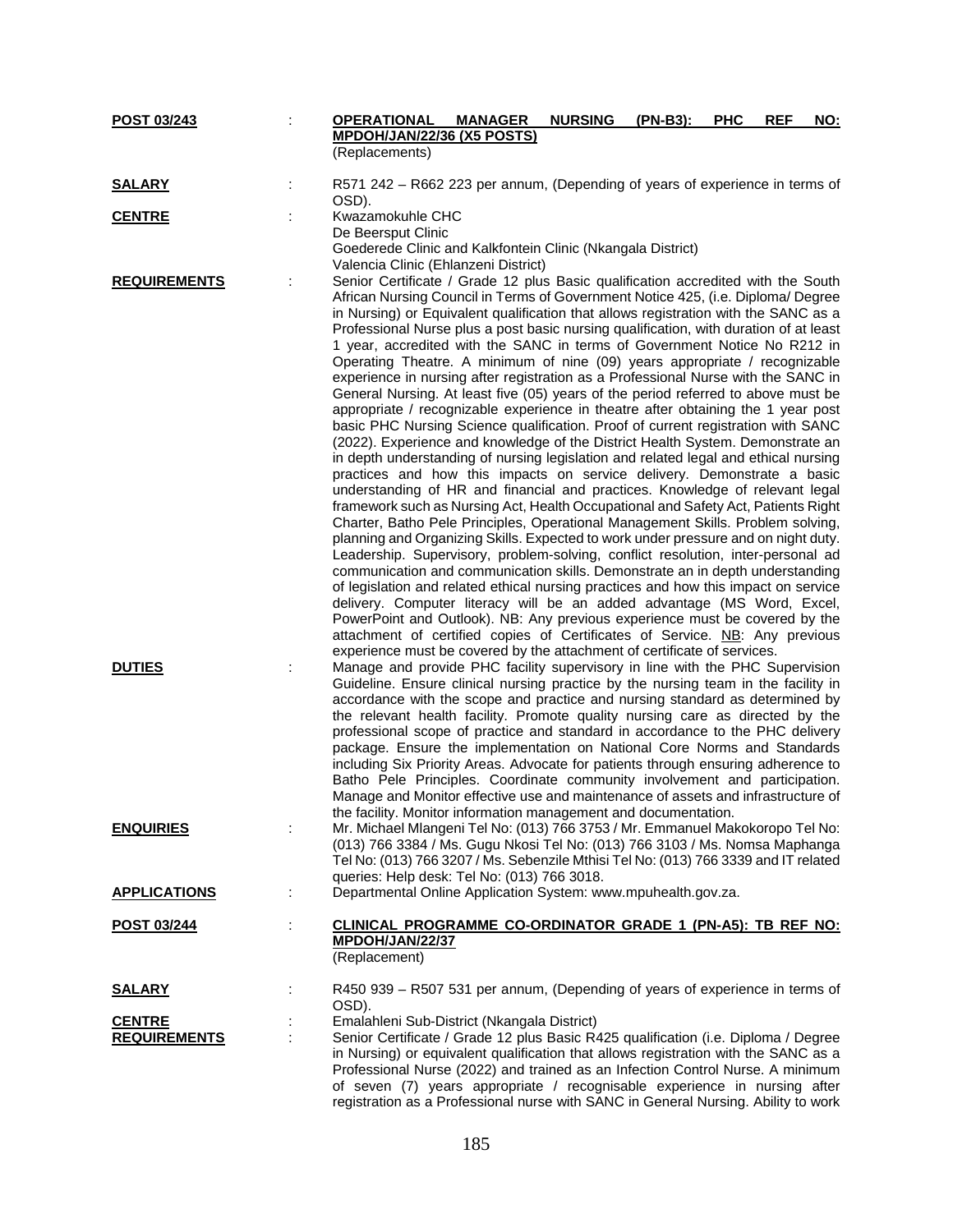|                     | in a team as well as independently. Extensive Knowledge and understanding of<br>Primary Health Systems, Key policies and National Health Programmes including<br>HIV and AIDS STIs, DS-TB, DR-TB and relevant government policies and<br>prescripts. Experience in TB and Ototoxicity management will be an added<br>advantage. Professional competence and knowledge of the TB data collecting<br>tools, EDR web and Tier.Net (TB module in Tier). Excellent written and verbal<br>communication. Presentation, Facilitation, problem solving, conflict management<br>and time management skills. Willingness to travel and work overtime, when<br>required. Valid driver's license. NB: Any previous experience must be covered by                                                                                                                                                                                                                                                                                                                                                                                                                                                                                                                                                                                                                                                                                                                                                                                                                                                                                                                                                                                                                                            |
|---------------------|---------------------------------------------------------------------------------------------------------------------------------------------------------------------------------------------------------------------------------------------------------------------------------------------------------------------------------------------------------------------------------------------------------------------------------------------------------------------------------------------------------------------------------------------------------------------------------------------------------------------------------------------------------------------------------------------------------------------------------------------------------------------------------------------------------------------------------------------------------------------------------------------------------------------------------------------------------------------------------------------------------------------------------------------------------------------------------------------------------------------------------------------------------------------------------------------------------------------------------------------------------------------------------------------------------------------------------------------------------------------------------------------------------------------------------------------------------------------------------------------------------------------------------------------------------------------------------------------------------------------------------------------------------------------------------------------------------------------------------------------------------------------------------|
| <b>DUTIES</b>       | the attachment of certificate of services.<br>Coordinate the implementation of policies, National Guidelines and Treatment<br>÷<br>protocols for the prevention, identification and management of TB disease in Health<br>care facilities and in the Community. Plan and coordinate all TB, TB and HIV<br>management and TB Data management capacity building activities within the sub-<br>district. Oversee implementation of the TB Control Programme in the sub-district in<br>line with the National Guidelines and Protocols. Provide support to all facilities to<br>implement TB Control Guidelines correctly. Monitoring and evaluation of<br>programme performance and outcomes through data management and oversight<br>electronic reporting systems i.e. TB Phase 6 in Tier .net and the Electronic DR-TB<br>Register (EDRweb). Facilitate the implementation of the National strategy for<br>finding the missing TB patients. Coordinate laboratory services and communication<br>with the laboratories. Conduct supervisory support visits to health facilities, NGOs<br>laboratory services, private health care facilities, mining industry to provide<br>guidance and exercise oversight in TB management. Collate and validate TB<br>performance data from facilities and private sector health care services (mines,<br>DCS etc). Support health care facilities to obtain the necessary supplies for<br>diagnosis and treatment of TB at all times. Support facilities to implement and<br>sustain TB and HIV integration service. Facilitate collaboration with all                                                                                                                                                                                        |
| <b>ENQUIRIES</b>    | Stakeholders within the district in the provision of quality TB management services.<br>Mr. Michael Mlangeni Tel No: (013) 766 3753 / Mr. Emmanuel Makokoropo Tel No:<br>(013) 766 3384 / Ms. Gugu Nkosi Tel No: (013) 766 3103 / Ms. Nomsa Maphanga<br>Tel No: (013) 766 3207 / Ms. Sebenzile Mthisi Tel No: (013) 766 3339 and IT related<br>queries: Help desk: Tel No: (013) 766 3018.                                                                                                                                                                                                                                                                                                                                                                                                                                                                                                                                                                                                                                                                                                                                                                                                                                                                                                                                                                                                                                                                                                                                                                                                                                                                                                                                                                                      |
| <b>APPLICATIONS</b> | Departmental Online Application System: www.mpuhealth.gov.za.                                                                                                                                                                                                                                                                                                                                                                                                                                                                                                                                                                                                                                                                                                                                                                                                                                                                                                                                                                                                                                                                                                                                                                                                                                                                                                                                                                                                                                                                                                                                                                                                                                                                                                                   |
| POST 03/245         | ULTRASOUND / SONOGRAPHER GRADE 1 REF NO: MPDOH/JAN/22/38                                                                                                                                                                                                                                                                                                                                                                                                                                                                                                                                                                                                                                                                                                                                                                                                                                                                                                                                                                                                                                                                                                                                                                                                                                                                                                                                                                                                                                                                                                                                                                                                                                                                                                                        |
| <u>SALARY</u>       | R401 640 - R459 231 per annum, (Depending of years of experience in terms of<br>OSD).                                                                                                                                                                                                                                                                                                                                                                                                                                                                                                                                                                                                                                                                                                                                                                                                                                                                                                                                                                                                                                                                                                                                                                                                                                                                                                                                                                                                                                                                                                                                                                                                                                                                                           |
| <b>CENTRE</b>       | Witbank Hospital Nkangala District)                                                                                                                                                                                                                                                                                                                                                                                                                                                                                                                                                                                                                                                                                                                                                                                                                                                                                                                                                                                                                                                                                                                                                                                                                                                                                                                                                                                                                                                                                                                                                                                                                                                                                                                                             |
| <b>REQUIREMENTS</b> | Senior Certificate / Grade 12 plus appropriate qualification that allows the<br>registration with the Health Professions Council of South Africa (HPCSA) in<br>Diagnostic Radiography and certificate in Ultrasound Radiographer. Current<br>registration with the (HPCSA) (2022). At least one (1) year work experience in<br>Ultrasound / Sonographer after qualifying as a Ultrasound / Sonographer and<br>experience in a digital radiology department. Registration with the HPCSA in the<br>relevant profession (where applicable) in respect of South African qualified<br>employees who performed Community Service, as required in South Africa. One-<br>year relevant experience after registration with the HPCSA in the relevant<br>profession (where applicable) in respect of foreign qualified employees, of whom it<br>is not required to perform Community Service, as required in South Africa.<br>Registration with the Health Professions Council of South Africa (HPCSA) in the<br>relevant profession (where applicable). Knowledge And Skills: Ability to work under<br>pressure. Ensuring client satisfaction. Function as an effective member of clinical<br>team to communicate effectively with patients. Competencies / Knowledge / Skills:<br>Ability to work independently and as part of a team. Ability to organize and complete<br>examinations in a timely manner. Demonstrate an understanding of human<br>anatomy, physiology, pathology and medical terminology. Ability to perform high<br>volume of ultrasound examinations to a high standard. Good communication and<br>interpersonal skills. Knowledge of relevant public service regulations, Acts and<br>policies. NB: Any previous experience must be covered by the attachment of |

certificate of services.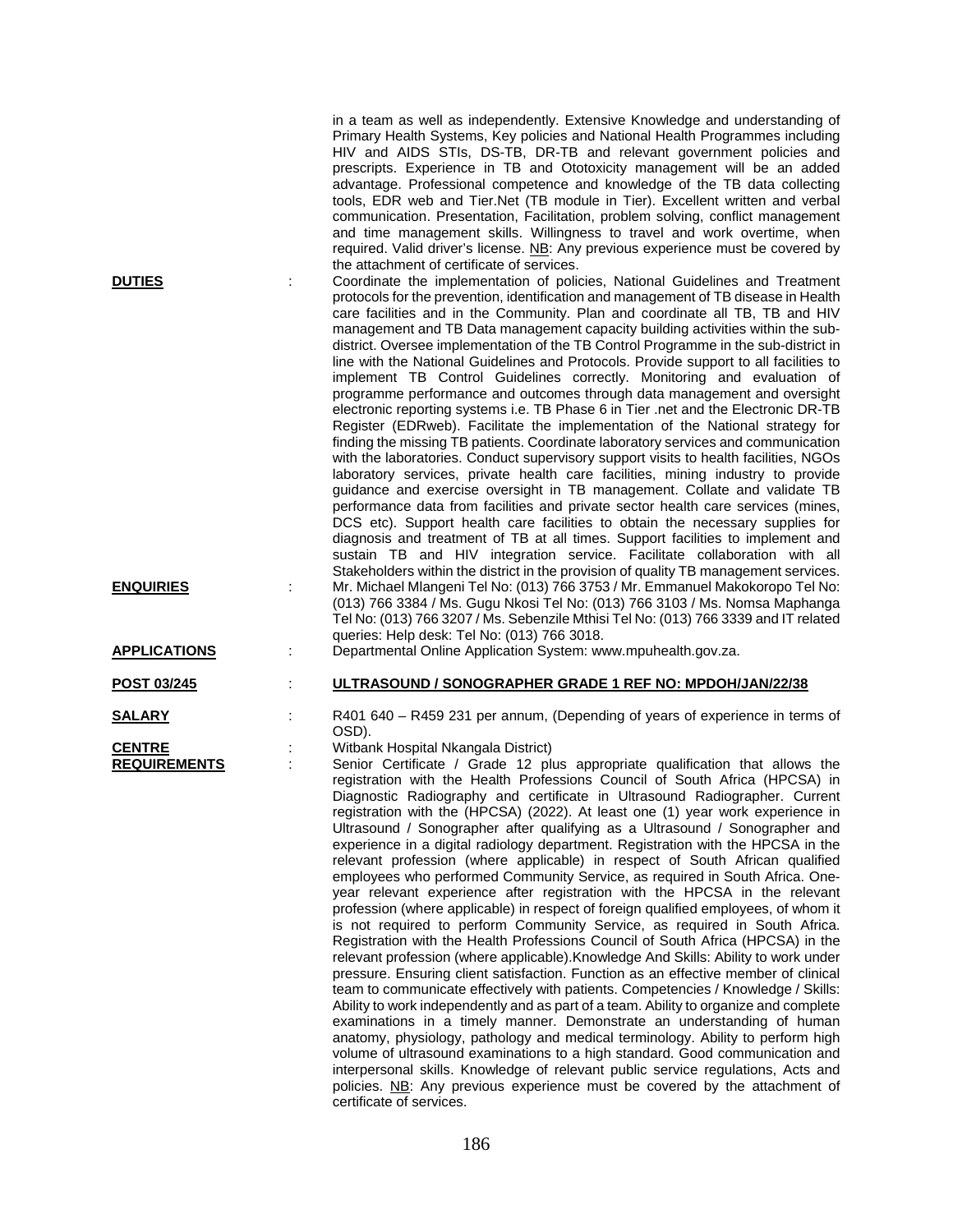| <b>DUTIES</b>                        |   | Perform diagnostic ultrasound images examinations. Write reports in accordance<br>with prescribe protocols. Must be able to work independently without supervision.<br>Adhere and ensure compliance with Radiation Control Board and HPCSA<br>Legislation Equipment Maintenance and do monthly stats in ultrasound<br>department. Complete appropriate documentation. Follow infection control and<br>safety guidelines. Ensure proper care in the use of x-ray equipment and supplies.<br>Perform general radiographic examinations, CT scan examinations, Fluoroscopy<br>examinations, Theatre and ward radiographic examinations. Render after-hour<br>radiology services. Participate in continuous professional development<br>programmes.                                                                                                                                                                                                                                                                                                                                                                                                                                                                                                                                                                                                                                                                                                                                                                                                                                                                                                                                                                                                                                                         |
|--------------------------------------|---|---------------------------------------------------------------------------------------------------------------------------------------------------------------------------------------------------------------------------------------------------------------------------------------------------------------------------------------------------------------------------------------------------------------------------------------------------------------------------------------------------------------------------------------------------------------------------------------------------------------------------------------------------------------------------------------------------------------------------------------------------------------------------------------------------------------------------------------------------------------------------------------------------------------------------------------------------------------------------------------------------------------------------------------------------------------------------------------------------------------------------------------------------------------------------------------------------------------------------------------------------------------------------------------------------------------------------------------------------------------------------------------------------------------------------------------------------------------------------------------------------------------------------------------------------------------------------------------------------------------------------------------------------------------------------------------------------------------------------------------------------------------------------------------------------------|
| <b>ENQUIRIES</b>                     | t | Mr. Michael Mlangeni Tel No: (013) 766 3753 / Mr. Emmanuel Makokoropo Tel No:<br>(013) 766 3384 / Ms. Gugu Nkosi Tel No: (013) 766 3103 / Ms. Nomsa Maphanga<br>Tel No: (013) 766 3207 / Ms. Sebenzile Mthisi Tel No: (013) 766 3339 and IT related<br>queries: Help desk: Tel No: (013) 766 3018.                                                                                                                                                                                                                                                                                                                                                                                                                                                                                                                                                                                                                                                                                                                                                                                                                                                                                                                                                                                                                                                                                                                                                                                                                                                                                                                                                                                                                                                                                                      |
| <b>APPLICATIONS</b>                  | ÷ | Departmental Online Application System: www.mpuhealth.gov.za.                                                                                                                                                                                                                                                                                                                                                                                                                                                                                                                                                                                                                                                                                                                                                                                                                                                                                                                                                                                                                                                                                                                                                                                                                                                                                                                                                                                                                                                                                                                                                                                                                                                                                                                                           |
| POST 03/246                          | t | <b>MAMMOGRAPHY RADIOGRAPHER GRADE 1 REF NO: MPDOH/JAN/22/39</b>                                                                                                                                                                                                                                                                                                                                                                                                                                                                                                                                                                                                                                                                                                                                                                                                                                                                                                                                                                                                                                                                                                                                                                                                                                                                                                                                                                                                                                                                                                                                                                                                                                                                                                                                         |
| <u>SALARY</u>                        |   | R401 640-R459 231 per annum, (Depending of years of experience in terms of<br>OSD).                                                                                                                                                                                                                                                                                                                                                                                                                                                                                                                                                                                                                                                                                                                                                                                                                                                                                                                                                                                                                                                                                                                                                                                                                                                                                                                                                                                                                                                                                                                                                                                                                                                                                                                     |
| <b>CENTRE</b><br><b>REQUIREMENTS</b> | ÷ | Witbank Hospital Nkangala District)<br>Senior Certificate/Grade 12 plus appropriate qualification that allows the<br>registration with the Health Professions Council of South Africa (HPCSA) in<br>Diagnostic Radiography and certificate in Mammography. Current registration with<br>the (HPCSA) (2022). At least one (1) year work experience in Mammography after<br>qualifying as a Mammography and experience in a digital radiology department.<br>Registration with the HPCSA in the relevant profession (where applicable) in<br>respect of South African qualified employees who performed Community Service,<br>as required in South Africa. One-year relevant experience after registration with the<br>HPCSA in the relevant profession (where applicable) in respect of foreign qualified<br>employees, of whom it is not required to perform Community Service, as required<br>in South Africa. Registration with the Health Professions Council of South Africa<br>(HPCSA) in the relevant profession (where applicable). Knowledge And Skills:<br>Ability to work under pressure. Ensuring client satisfaction. Function as an effective<br>member of clinical team to communicate effectively with patients. Competencies /<br>Knowledge / Skills: Ability to work in dependently and as part of a team. Ability to<br>organize and complete examinations in a timely manner. Demonstrate an<br>understanding of human anatomy, physiology, pathology and medical terminology.<br>Ability to perform high volume of ultrasound examinations to a high standard. Good<br>communication and interpersonal skills. Knowledge of relevant public service<br>regulations, Acts and policies. NB: Any previous experience must be covered by<br>the attachment of certificate of services. |
| <b>DUTIES</b>                        |   | Perform screening or diagnostic Mammography examinations. Prepare for and<br>assist the Radiologist in the completion in the invasive mammography<br>examinations including breast biopsies. Ensure good patient care. Educate the<br>patient regarding the mammography examination. Produce high quality<br>mammography images for the radiologist to evaluate. Maintain a high degree of<br>accuracy in mammography positioning and exposure technique. Manage quality<br>assurance related to Mammography. Minimize radiation to patient and staff by<br>practicing correct radiation protection techniques. Compile statistics. Complete<br>appropriate documentation. Follow infection control and safety guidelines. Ensure<br>proper care in the use of x-ray equipment and supplies. Perform general<br>radiographic examinations, CT scan examinations, Fluoroscopy examinations,<br>Theatre and ward radiographic examinations. Render after-hour radiology services.<br>Participate in continuous professional development programmes.                                                                                                                                                                                                                                                                                                                                                                                                                                                                                                                                                                                                                                                                                                                                                       |
| <b>ENQUIRIES</b>                     |   | Mr. Michael Mlangeni Tel No: (013) 766 3753 / Mr. Emmanuel Makokoropo Tel No:<br>(013) 766 3384 / Ms. Gugu Nkosi Tel No: (013) 766 3103 / Ms. Nomsa Maphanga<br>Tel No: (013) 766 3207 / Ms. Sebenzile Mthisi Tel No: (013) 766 3339 and IT related<br>queries: Help desk: Tel No: (013) 766 3018.                                                                                                                                                                                                                                                                                                                                                                                                                                                                                                                                                                                                                                                                                                                                                                                                                                                                                                                                                                                                                                                                                                                                                                                                                                                                                                                                                                                                                                                                                                      |
| <b>APPLICATIONS</b>                  |   | Departmental Online Application System: www.mpuhealth.gov.za.                                                                                                                                                                                                                                                                                                                                                                                                                                                                                                                                                                                                                                                                                                                                                                                                                                                                                                                                                                                                                                                                                                                                                                                                                                                                                                                                                                                                                                                                                                                                                                                                                                                                                                                                           |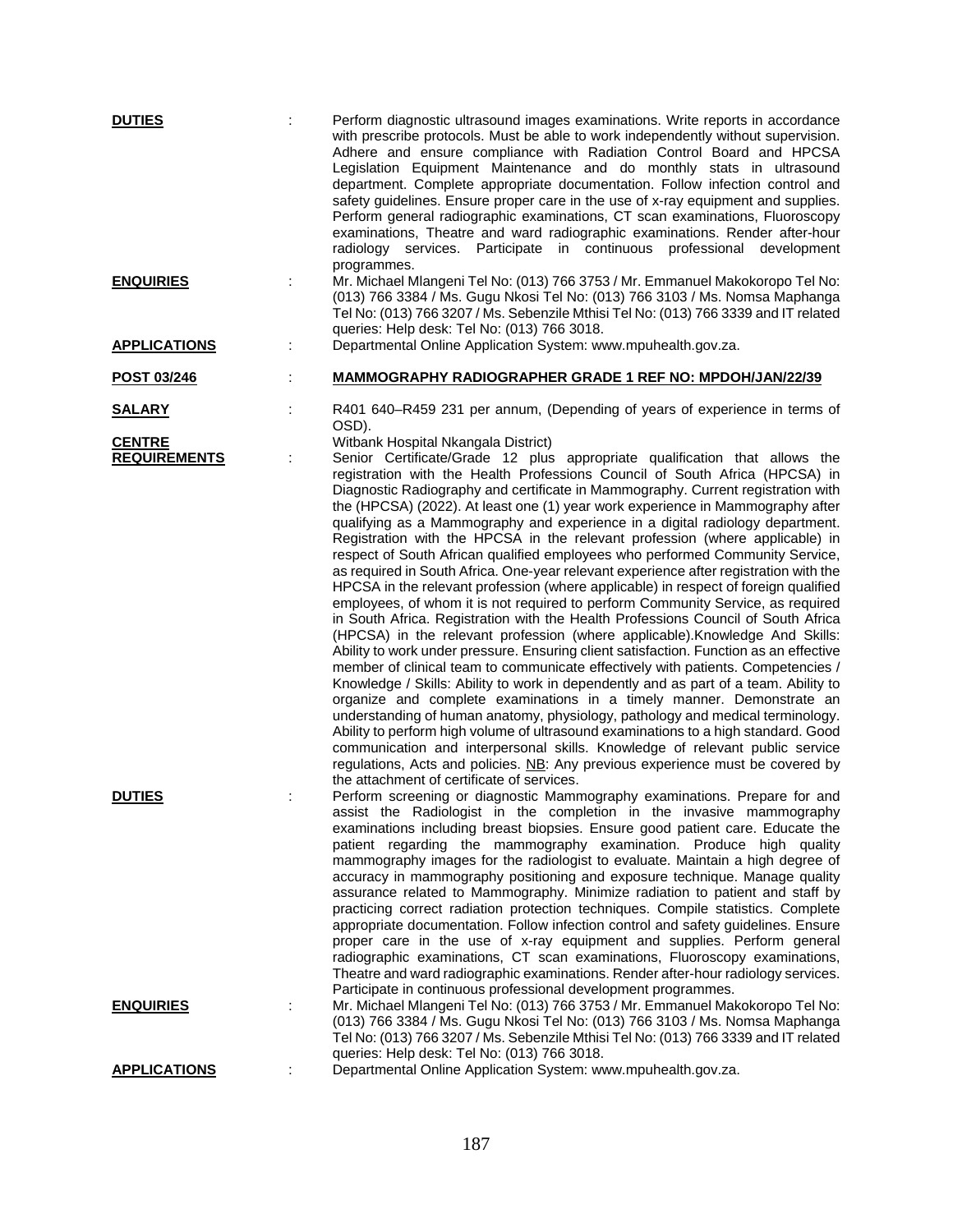| POST 03/247         | PROFESSIONAL NURSE (PN-B1) GRADE 1: PHC REF NO: MPDOH/JAN/22/40                                                                                                                                                                                                                                                                                                                                                                                                                                                                                                                                                                                                                                                                                                                                                                                                                                                                                                                                                                |
|---------------------|--------------------------------------------------------------------------------------------------------------------------------------------------------------------------------------------------------------------------------------------------------------------------------------------------------------------------------------------------------------------------------------------------------------------------------------------------------------------------------------------------------------------------------------------------------------------------------------------------------------------------------------------------------------------------------------------------------------------------------------------------------------------------------------------------------------------------------------------------------------------------------------------------------------------------------------------------------------------------------------------------------------------------------|
|                     | (Replacements)                                                                                                                                                                                                                                                                                                                                                                                                                                                                                                                                                                                                                                                                                                                                                                                                                                                                                                                                                                                                                 |
| <b>SALARY</b>       | R388 974 - R450 939 per annum, (Depending of years of experience in terms of<br>OSD).                                                                                                                                                                                                                                                                                                                                                                                                                                                                                                                                                                                                                                                                                                                                                                                                                                                                                                                                          |
| <b>CENTRE</b>       | Kalkfontein Clinic (Nkangala District)                                                                                                                                                                                                                                                                                                                                                                                                                                                                                                                                                                                                                                                                                                                                                                                                                                                                                                                                                                                         |
| <b>REQUIREMENTS</b> | Senior Certificate / Grade 12 qualification or equivalent plus Basic qualification<br>accredited with the SANC in terms of Government Notice R425 (i.e. Diploma /                                                                                                                                                                                                                                                                                                                                                                                                                                                                                                                                                                                                                                                                                                                                                                                                                                                              |
|                     | Degree in General Nursing and Midwifery) or equivalent qualification that allows<br>registration with the SANC as Professional Nurse and Midwifery (2022) plus a post-<br>basic nursing qualification, with a duration of at least 1 year, accredited with the<br>SANC in terms of Government Notice R212 specialty, (Diploma in PHC). Current<br>registration with the SANC as a Professional Nurse. Minimum of four (4) years<br>appropriate /recognizable experience in nursing after registration as a Professional<br>Nurse with the SANC. Recommendations: Ability to function independently and to<br>prioritize work Leadership and sound interpersonal skills. Problem solving and<br>decision making skills. Good supervisory and teaching skills. NB: Any previous<br>experience must be covered by the attachment of certificate of services.                                                                                                                                                                      |
| <b>DUTIES</b>       | Provision of optimal, holistic specialized nursing care with set standards and within<br>a professional/legal framework. Perform clinical nursing practice in accordance with<br>the scope of practice and nursing standards as determined by the relevant health<br>facility. Promote quality of nursing care as directed by the professional scope of<br>practice and standards. Demonstrate effective communication with patients,<br>supervisors and other clinicians, including report writing when required. Work as                                                                                                                                                                                                                                                                                                                                                                                                                                                                                                     |
|                     | part of the multi-disciplinary team to ensure good nursing care. Participate in quality<br>improvement programs. Work effectively, co-operatively amicably with persons of<br>diverse intellectual, cultural racial or religious differences. Able to plan and organize<br>own work and that of support personnel to ensure proper nursing care. Display a<br>concern for patients, promoting and advocating proper treatment and care including<br>awareness and willingness to respond to patient needs, requirements and<br>expectations. Ensure adherence to Batho Pele Principles and Patient Right<br>Charter.                                                                                                                                                                                                                                                                                                                                                                                                           |
| <b>ENQUIRIES</b>    | Mr. Michael Mlangeni Tel No: (013) 766 3753 / Mr. Emmanuel Makokoropo Tel No:<br>(013) 766 3384 / Ms. Gugu Nkosi Tel No: (013) 766 3103 / Ms. Nomsa Maphanga<br>Tel No: (013) 766 3207 / Ms. Sebenzile Mthisi Tel No: (013) 766 3339 and IT related<br>queries: Help desk: Tel No: (013) 766 3018.                                                                                                                                                                                                                                                                                                                                                                                                                                                                                                                                                                                                                                                                                                                             |
| <b>APPLICATIONS</b> | Departmental Online Application System: www.mpuhealth.gov.za.                                                                                                                                                                                                                                                                                                                                                                                                                                                                                                                                                                                                                                                                                                                                                                                                                                                                                                                                                                  |
| POST 03/248         | CLINICAL NURSE PRACTITIONER (PN-B1) GRADE 1: PHC REF NO:<br>MPDOH/JAN/22/41 (X3 POSTS)<br>(Replacements)                                                                                                                                                                                                                                                                                                                                                                                                                                                                                                                                                                                                                                                                                                                                                                                                                                                                                                                       |
| <b>SALARY</b>       | R388 974 - R450 939 per annum, (Depending of years of experience in terms of<br>OSD).                                                                                                                                                                                                                                                                                                                                                                                                                                                                                                                                                                                                                                                                                                                                                                                                                                                                                                                                          |
| <b>CENTRE</b>       | Mmametlhake CHC<br><b>RPL Moripe Clinic</b><br>Pankop CHC (Nkangala District)                                                                                                                                                                                                                                                                                                                                                                                                                                                                                                                                                                                                                                                                                                                                                                                                                                                                                                                                                  |
| <b>REQUIREMENTS</b> | Senior Certificate / Grade 12 qualification or equivalent plus Basic qualification<br>accredited with the SANC in terms of Government Notice R425 (i.e. Diploma /<br>Degree in General Nursing and Midwifery) or equivalent qualification that allows<br>registration with the SANC as Professional Nurse and Midwifery (2022) plus a post-<br>basic nursing qualification, with a duration of at least 1 year, accredited with the<br>SANC in terms of Government Notice R212 specialty, (Diploma in PHC). Current<br>registration with the SANC as a Professional Nurse. Minimum of four (4) years<br>appropriate /recognizable experience in nursing after registration as a Professional<br>Nurse with the SANC. Recommendations: Ability to function independently and to<br>prioritize work Leadership and sound interpersonal skills. Problem solving and<br>decision making skills. Good supervisory and teaching skills. NB: Any previous<br>experience must be covered by the attachment of certificate of services. |
| <b>DUTIES</b>       | Provision of optimal, holistic specialized nursing care with set standards and within<br>a professional/legal framework. Perform clinical nursing practice in accordance with<br>the scope of practice and nursing standards as determined by the relevant health                                                                                                                                                                                                                                                                                                                                                                                                                                                                                                                                                                                                                                                                                                                                                              |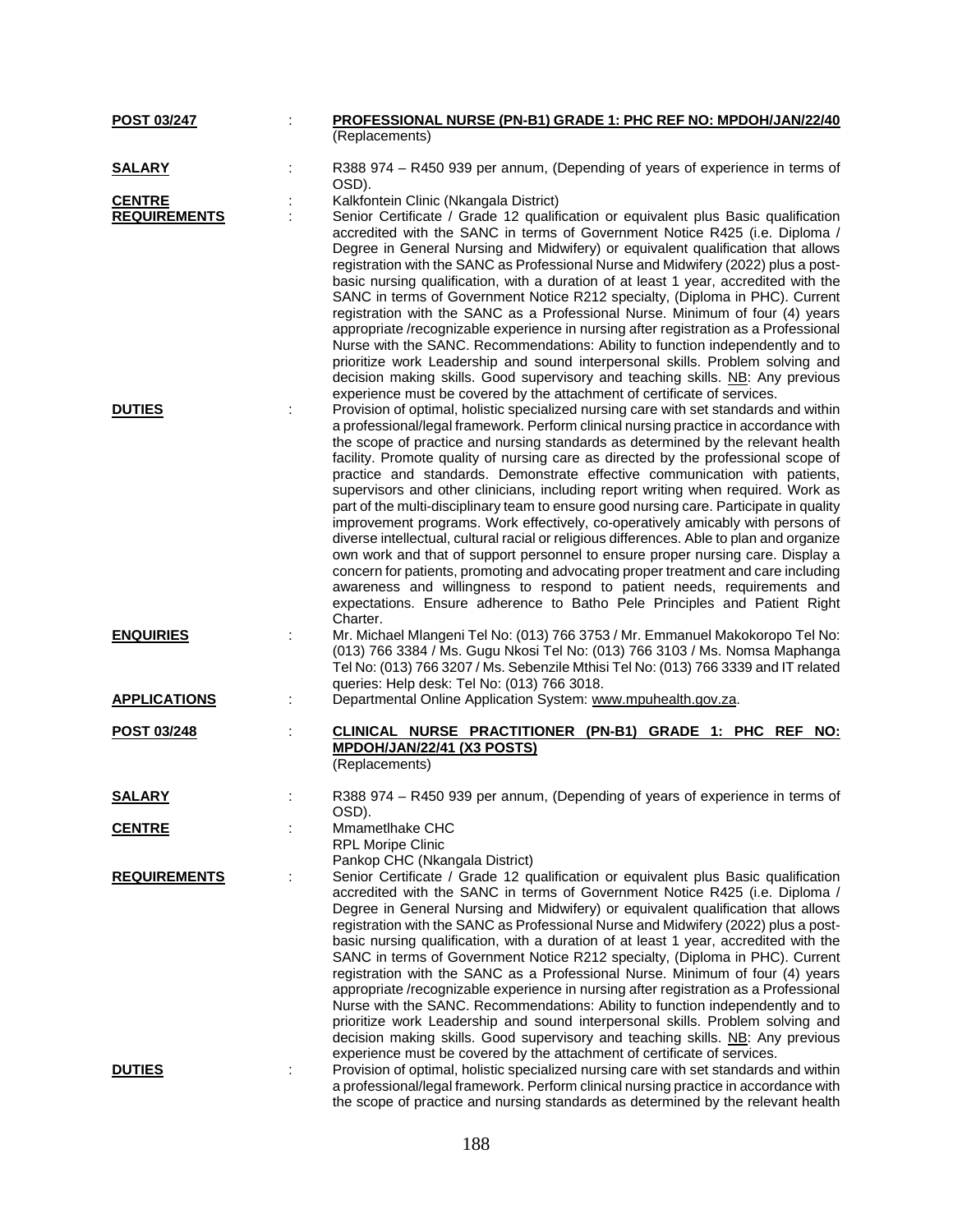|                                      |   | facility. Promote quality of nursing care as directed by the professional scope of<br>practice and standards. Demonstrate effective communication with patients,<br>supervisors and other clinicians, including report writing when required. Work as<br>part of the multi-disciplinary team to ensure good nursing care. Participate in quality<br>improvement programs. Work effectively, co-operatively amicably with persons of<br>diverse intellectual, cultural racial or religious differences. Able to plan and organize<br>own work and that of support personnel to ensure proper nursing care. Display a<br>concern for patients, promoting and advocating proper treatment and care including<br>awareness and willingness to respond to patient needs, requirements and<br>expectations. Ensure adherence to Batho Pele Principles and Patient Right<br>Charter.                                                                                                                                                                                                                                                                                                                                                                                                                                                           |
|--------------------------------------|---|-----------------------------------------------------------------------------------------------------------------------------------------------------------------------------------------------------------------------------------------------------------------------------------------------------------------------------------------------------------------------------------------------------------------------------------------------------------------------------------------------------------------------------------------------------------------------------------------------------------------------------------------------------------------------------------------------------------------------------------------------------------------------------------------------------------------------------------------------------------------------------------------------------------------------------------------------------------------------------------------------------------------------------------------------------------------------------------------------------------------------------------------------------------------------------------------------------------------------------------------------------------------------------------------------------------------------------------------|
| <b>ENQUIRIES</b>                     | ÷ | Mr. Michael Mlangeni Tel No: (013) 766 3753 / Mr. Emmanuel Makokoropo Tel No:<br>(013) 766 3384 / Ms. Gugu Nkosi Tel No: (013) 766 3103 / Ms. Nomsa Maphanga<br>Tel No: (013) 766 3207 / Ms. Sebenzile Mthisi Tel No: (013) 766 3339 and IT related<br>queries: Help desk: Tel No: (013) 766 3018.                                                                                                                                                                                                                                                                                                                                                                                                                                                                                                                                                                                                                                                                                                                                                                                                                                                                                                                                                                                                                                      |
| <b>APPLICATIONS</b>                  |   | Departmental Online Application System: www.mpuhealth.gov.za.                                                                                                                                                                                                                                                                                                                                                                                                                                                                                                                                                                                                                                                                                                                                                                                                                                                                                                                                                                                                                                                                                                                                                                                                                                                                           |
| POST 03/249                          |   | PROFESSIONAL NURSE GRADE 1 (PN-B1): ICU REF NO: MPDOH/JAN/22/42<br>(Replacement)                                                                                                                                                                                                                                                                                                                                                                                                                                                                                                                                                                                                                                                                                                                                                                                                                                                                                                                                                                                                                                                                                                                                                                                                                                                        |
| <b>SALARY</b>                        |   | R388 974 - R450 939 per annum, (Depending of years of experience in terms of<br>OSD).                                                                                                                                                                                                                                                                                                                                                                                                                                                                                                                                                                                                                                                                                                                                                                                                                                                                                                                                                                                                                                                                                                                                                                                                                                                   |
| <b>CENTRE</b><br><b>REQUIREMENTS</b> |   | Middelburg Hospital (Nkangala District)<br>Senior Certificate / Grade 12 qualification or equivalent plus Basic qualification<br>accredited with the SANC in terms of Government Notice R425 (i.e. Diploma /<br>Degree in General Nursing) or equivalent qualification that allows registration with<br>the SANC as Professional Nurse and Midwife (2022), a post-basic nursing<br>qualification, with a duration of at least 1 year, accredited with the SANC in terms                                                                                                                                                                                                                                                                                                                                                                                                                                                                                                                                                                                                                                                                                                                                                                                                                                                                 |
|                                      |   | of Government Notice R212 specialty, (Diploma in ICU Nursing Science). Minimum<br>of four (4) years appropriate /recognizable experience in nursing after registration<br>as a Professional Nurse with the SANC Recommendations: Ability to function<br>independently and to prioritize work. Leadership and sound interpersonal skills,<br>problem solving and decision making skills. Good supervisory and teaching skills.<br>NB: Any previous experience must be covered by the attachment of certificate of<br>services.                                                                                                                                                                                                                                                                                                                                                                                                                                                                                                                                                                                                                                                                                                                                                                                                           |
| <b>DUTIES</b>                        |   | Provision of optimal, holistic specialized nursing care with set standards and<br>within a professional/legal framework. Provide comprehensive health care<br>services in the ICU. Ensure effective and efficient management of resources.<br>Provide quality patient care, follow norms and standards. Participate in quality<br>improvement programs. Supervise and implement patient care standards.<br>Implement and practice nursing health care in accordance with the statutory laws<br>governing the nursing profession, labor and health care. Implement constructive<br>working relations with nurses and other stake holders. Ensure compliance of<br>Infection Prevention and Control policies. Ensure that equipment are functional and<br>ready all the time. Ability to prioritize, coordinate activities of patient management<br>according to protocols. Able to plan and organize own work and that of support<br>personnel to ensure proper nursing care. Participate in staff development and<br>performance management. Report patient safety incidence, challenges and<br>deficiencies within the unit. Work effectively, co-operatively amicably with persons<br>of diverse intellectual, cultural, racial or religious differences. Ensure adherence to<br>Batho - Pele Principles and Patient's Right Charter. |
| <b>ENQUIRIES</b>                     |   | Mr. Michael Mlangeni Tel No: (013) 766 3753 / Mr. Emmanuel Makokoropo Tel No:<br>(013) 766 3384 / Ms. Gugu Nkosi Tel No: (013) 766 3103 / Ms. Nomsa Maphanga<br>Tel No: (013) 766 3207 / Ms. Sebenzile Mthisi Tel No: (013) 766 3339 and IT related<br>queries: Help desk: Tel No: (013) 766 3018.                                                                                                                                                                                                                                                                                                                                                                                                                                                                                                                                                                                                                                                                                                                                                                                                                                                                                                                                                                                                                                      |
| <b>APPLICATIONS</b>                  |   | Departmental Online Application System: www.mpuhealth.gov.za.                                                                                                                                                                                                                                                                                                                                                                                                                                                                                                                                                                                                                                                                                                                                                                                                                                                                                                                                                                                                                                                                                                                                                                                                                                                                           |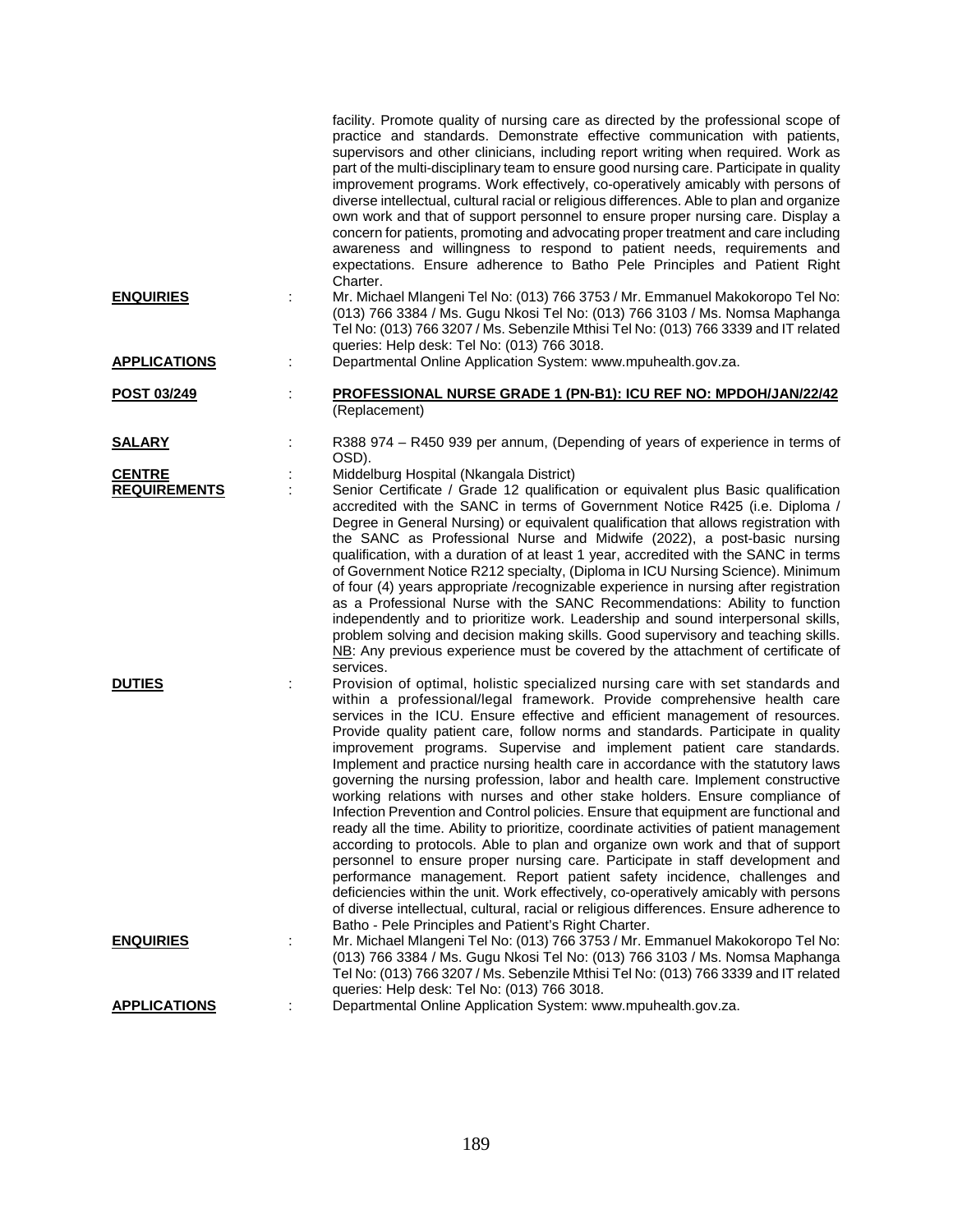| POST 03/250         | <b>PROFESSIONAL NURSE</b><br>MPDOH/JAN/22/43                                                                                                                                                                                                                                                                                                                                                                                                                                                                                                                                                                                                                                                                                                                                                                                                                                                                                                                                                                                                                                                                                                                                                                                                                   | GRADE <sub>1</sub> | (PN-B1): | <b>THEATRE</b> | <b>REF</b> | <u>NO:</u> |
|---------------------|----------------------------------------------------------------------------------------------------------------------------------------------------------------------------------------------------------------------------------------------------------------------------------------------------------------------------------------------------------------------------------------------------------------------------------------------------------------------------------------------------------------------------------------------------------------------------------------------------------------------------------------------------------------------------------------------------------------------------------------------------------------------------------------------------------------------------------------------------------------------------------------------------------------------------------------------------------------------------------------------------------------------------------------------------------------------------------------------------------------------------------------------------------------------------------------------------------------------------------------------------------------|--------------------|----------|----------------|------------|------------|
|                     | (Replacement)                                                                                                                                                                                                                                                                                                                                                                                                                                                                                                                                                                                                                                                                                                                                                                                                                                                                                                                                                                                                                                                                                                                                                                                                                                                  |                    |          |                |            |            |
| <b>SALARY</b>       | R388 974 - R450 939 per annum, (Depending of years of experience in terms of<br>OSD).                                                                                                                                                                                                                                                                                                                                                                                                                                                                                                                                                                                                                                                                                                                                                                                                                                                                                                                                                                                                                                                                                                                                                                          |                    |          |                |            |            |
| <b>CENTRE</b>       | Middelburg Hospital (Nkangala District)                                                                                                                                                                                                                                                                                                                                                                                                                                                                                                                                                                                                                                                                                                                                                                                                                                                                                                                                                                                                                                                                                                                                                                                                                        |                    |          |                |            |            |
| <b>REQUIREMENTS</b> | Senior Certificate / Grade 12 qualification or equivalent plus Basic qualification                                                                                                                                                                                                                                                                                                                                                                                                                                                                                                                                                                                                                                                                                                                                                                                                                                                                                                                                                                                                                                                                                                                                                                             |                    |          |                |            |            |
|                     | accredited with the SANC in terms of Government Notice R425 (i.e. Diploma /<br>Degree in General Nursing) or equivalent qualification that allows registration with<br>the SANC as Professional Nurse and Midwife (2022), a post-basic nursing<br>qualification, with a duration of at least 1 year, accredited with the SANC in terms<br>of Government Notice R212 specialty, (Diploma in Theatre Nursing Science).<br>Minimum of four (4) years appropriate /recognizable experience in nursing after                                                                                                                                                                                                                                                                                                                                                                                                                                                                                                                                                                                                                                                                                                                                                        |                    |          |                |            |            |
|                     | registration as a Professional Nurse with the SANC Recommendations: Ability to<br>function independently and to prioritize work. Leadership and sound interpersonal<br>skills, problem solving and decision making skills. Good supervisory and teaching<br>skills. NB: Any previous experience must be covered by the attachment of<br>certificate of services.                                                                                                                                                                                                                                                                                                                                                                                                                                                                                                                                                                                                                                                                                                                                                                                                                                                                                               |                    |          |                |            |            |
| <b>DUTIES</b>       | Provision of optimal, holistic specialized nursing care with set standards and                                                                                                                                                                                                                                                                                                                                                                                                                                                                                                                                                                                                                                                                                                                                                                                                                                                                                                                                                                                                                                                                                                                                                                                 |                    |          |                |            |            |
|                     | within a professional/legal framework. Provide comprehensive health care<br>services in the Theatre Unit. Ensure effective and efficient management of<br>resources. Provide quality patient care, follow norms and standards. Participate in<br>quality improvement programs. Supervise and implement patient care standards.<br>Implement and practice nursing health care in accordance with the statutory laws<br>governing the nursing profession, labor and health care. Implement constructive<br>working relations with nurses and other stake holders. Ensure compliance of<br>Infection Prevention and Control policies. Ensure that equipment are functional and<br>ready all the time. Ability to prioritize, coordinate activities of patient management<br>according to protocols. Able to plan and organize own work and that of support<br>personnel to ensure proper nursing care. Participate in staff development and<br>performance management. Report patient safety incidence, challenges and<br>deficiencies within the unit. Work effectively, co-operatively amicably with persons<br>of diverse intellectual, cultural, racial or religious differences. Ensure adherence to<br>Batho - Pele Principles and Patient's Right Charter. |                    |          |                |            |            |
| <b>ENQUIRIES</b>    | Mr. Michael Mlangeni Tel No: (013) 766 3753 / Mr. Emmanuel Makokoropo Tel No:<br>(013) 766 3384 / Ms. Gugu Nkosi Tel No: (013) 766 3103 / Ms. Nomsa Maphanga<br>Tel No: (013) 766 3207 / Ms. Sebenzile Mthisi Tel No: (013) 766 3339 and IT related<br>queries: Help desk: Tel No: (013) 766 3018.                                                                                                                                                                                                                                                                                                                                                                                                                                                                                                                                                                                                                                                                                                                                                                                                                                                                                                                                                             |                    |          |                |            |            |
| <b>APPLICATIONS</b> | Departmental Online Application System: www.mpuhealth.gov.za.                                                                                                                                                                                                                                                                                                                                                                                                                                                                                                                                                                                                                                                                                                                                                                                                                                                                                                                                                                                                                                                                                                                                                                                                  |                    |          |                |            |            |
| POST 03/251         | <b>EMS STATION MANAGER GRADE 3: REF NO: MPDOH/JAN/22/44 (X2 POSTS)</b><br>(Replacements)                                                                                                                                                                                                                                                                                                                                                                                                                                                                                                                                                                                                                                                                                                                                                                                                                                                                                                                                                                                                                                                                                                                                                                       |                    |          |                |            |            |
| <b>SALARY</b>       | R322 812 - R365 661 per annum, (Depending of years of experience in terms of<br>OSD).                                                                                                                                                                                                                                                                                                                                                                                                                                                                                                                                                                                                                                                                                                                                                                                                                                                                                                                                                                                                                                                                                                                                                                          |                    |          |                |            |            |
| <b>CENTRE</b>       | EMS Lydenburg Station (Ehlanzeni District) and EMS Middelburg Station<br>(Nkangala District).                                                                                                                                                                                                                                                                                                                                                                                                                                                                                                                                                                                                                                                                                                                                                                                                                                                                                                                                                                                                                                                                                                                                                                  |                    |          |                |            |            |
| <b>REQUIREMENTS</b> | Senior Certificate/Grade 12 or equivalent qualification plus minimum Intermediate                                                                                                                                                                                                                                                                                                                                                                                                                                                                                                                                                                                                                                                                                                                                                                                                                                                                                                                                                                                                                                                                                                                                                                              |                    |          |                |            |            |
|                     | Life Support (ILS) that allows registration with the Health Professions Council of<br>South Africa (HPCSA) (2022). Valid Code 10 driver's License with Professional<br>Driving Permit (PrDP). Must have three (3) years' experience after registration with<br>the HPCSA in the applicable category according to the OSD appointment's<br>requirement. Good communications skills both written and verbal. Supervisory<br>experience in the EMS operations is mandatory and a Diploma in Management or<br>above will be an added advantage. NB: Any previous experience must be covered<br>by the attachment of certificate of services.                                                                                                                                                                                                                                                                                                                                                                                                                                                                                                                                                                                                                       |                    |          |                |            |            |
| <b>DUTIES</b>       | Responsible for all EMS operational and administrative activities in the station.<br>Provide advice on procedures and policy matters to staff. Ensure effective<br>communication system for ambulance and staff in the station. Ensure that fleet<br>management is properly implemented to provide for the maintenance and<br>replacement of all vehicles. Investigate service and complaints received. Ensure                                                                                                                                                                                                                                                                                                                                                                                                                                                                                                                                                                                                                                                                                                                                                                                                                                                 |                    |          |                |            |            |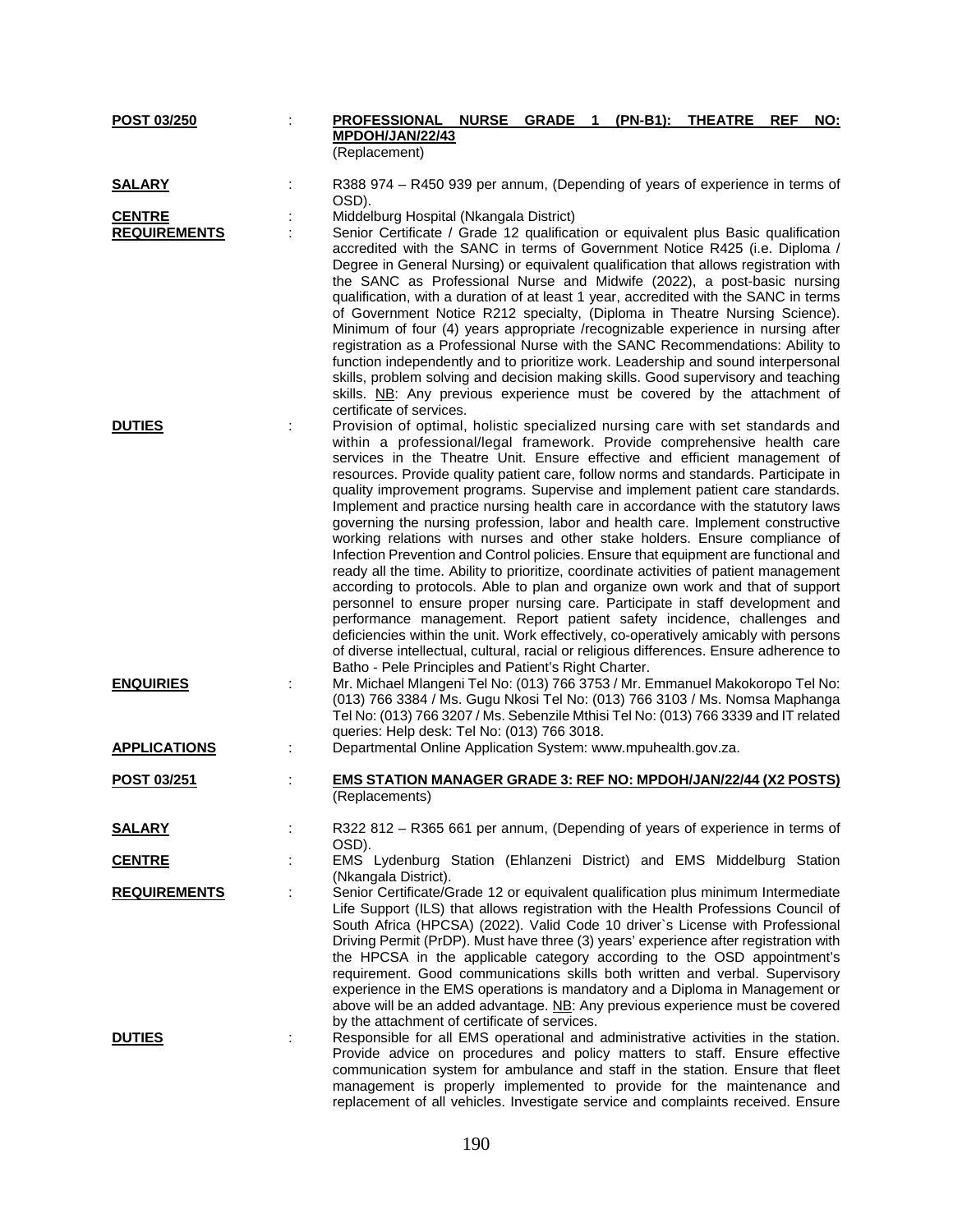| <b>ENQUIRIES</b><br><b>APPLICATIONS</b> | that all applicable legislation, policies, Standing Operating Procedures, Norms and<br>Standards are implemented and adhered to at all time. Ensure compliance with all<br>policies operating in the service. Ensure effective control and be accountable over<br>resources in the station. Be accountable and have an inventory of all resources at<br>the station. Assist Senior EMS Management in the implementation and<br>maintenance of good corporate governance. Maintain, monitor and review<br>continuous quality improvement for the station and the entire service in accordance<br>with the policy on quality improvement for EMS. Collect all relevant statistics and<br>indicators. Process overtime and leave forms. Ensure that staff attends to calls<br>timeously. Respond to major incidents and co-ordinate such incidents within the<br>operational area. Conduct periodic and adhoc inspections of crews in operational<br>locations. Respond to calls and major incidents. Undertake any other duties and or<br>responsibilities as assigned by senior management.<br>Mr. Michael Mlangeni Tel No: (013) 766 3753 / Mr. Emmanuel Makokoropo Tel No:<br>(013) 766 3384 / Ms. Gugu Nkosi Tel No: (013) 766 3103 / Ms. Nomsa Maphanga<br>Tel No: (013) 766 3207 / Ms. Sebenzile Mthisi Tel No: (013) 766 3339 and IT related<br>queries: Help desk: Tel No: (013) 766 3018.<br>Departmental Online Application System: www.mpuhealth.gov.za. |
|-----------------------------------------|-------------------------------------------------------------------------------------------------------------------------------------------------------------------------------------------------------------------------------------------------------------------------------------------------------------------------------------------------------------------------------------------------------------------------------------------------------------------------------------------------------------------------------------------------------------------------------------------------------------------------------------------------------------------------------------------------------------------------------------------------------------------------------------------------------------------------------------------------------------------------------------------------------------------------------------------------------------------------------------------------------------------------------------------------------------------------------------------------------------------------------------------------------------------------------------------------------------------------------------------------------------------------------------------------------------------------------------------------------------------------------------------------------------------------------------------------------------------|
| POST 03/252                             | DENTAL THERAPIST GRADE 1 REF NO: MPDOH/JAN/22/45                                                                                                                                                                                                                                                                                                                                                                                                                                                                                                                                                                                                                                                                                                                                                                                                                                                                                                                                                                                                                                                                                                                                                                                                                                                                                                                                                                                                                  |
|                                         |                                                                                                                                                                                                                                                                                                                                                                                                                                                                                                                                                                                                                                                                                                                                                                                                                                                                                                                                                                                                                                                                                                                                                                                                                                                                                                                                                                                                                                                                   |
| <b>SALARY</b>                           | R322 746 - R367 299 per annum, (Depending of years of experience in terms of<br>OSD).                                                                                                                                                                                                                                                                                                                                                                                                                                                                                                                                                                                                                                                                                                                                                                                                                                                                                                                                                                                                                                                                                                                                                                                                                                                                                                                                                                             |
| <b>CENTRE</b><br><b>REQUIREMENTS</b>    | Embhuleni Hospital (Gert Sibande District).<br>Appropriate qualification that allows for the required registration with the Health                                                                                                                                                                                                                                                                                                                                                                                                                                                                                                                                                                                                                                                                                                                                                                                                                                                                                                                                                                                                                                                                                                                                                                                                                                                                                                                                |
|                                         | Professional Council of South Africa (HPCSA) in the relevant professional (where<br>applicable) (2022). SA Qualified employees: None after registration with the<br>HPCSA in the relevant profession (where applicable) in respect of employees who<br>performed Community Service, as required in SA. Foreign Qualified employees: 1<br>year relevant experience after registration with the HPCSA in the relevant<br>profession (where applicable) in respect of employees of whom it is not required to<br>perform Community Service, as required in South Africa. Knowledge and<br>experience in Group Therapy and working in a Multi-Disciplinary Team. Must be<br>Computer literate, excellent communication and interpersonal skills, Good time<br>management, Ability to work as a team. Problem solving skills. Ability to be<br>encouraging, empathetic and firm. NB: Any previous experience must be covered<br>by the attachment of certificate of services.                                                                                                                                                                                                                                                                                                                                                                                                                                                                                          |
| <b>DUTIES</b>                           | Assess, plan and implement Speech Therapy treatment methods within the<br>management of Cerebral Palsy and other allocated areas of work. Perform<br>administrative tasks such as accurate compilation of monthly statistics, clinical<br>audits, report writing, attend and participate in meetings and assist in development<br>and implementation of protocols and policies. Provide mentorship and guidance to<br>community service therapists and students. Implement referral system and ensure<br>accurate record keeping standards and quality assurance requirements. Participate<br>in the skills development programme of the department of health. Assist to<br>safeguard and evaluate status of equipment and infrastructure with a repair and<br>maintenance programme as well as stock control management. Contribute towards<br>planning, budgeting, procurement processes and exercise control of expenditure<br>within your departmental cost centre. Support the supervisor in all transformative<br>chances and additional supervisory tasks as needed. Assist in the provision of high<br>quality Speech Therapy service through development and implementation of<br>appropriate systems, protocols, quality assurance programs and internal controls.<br>Market and promote Speech Therapy services and contribute towards research                                                                                                        |
| <b>ENQUIRIES</b>                        | and training.<br>Mr. Michael Mlangeni Tel No: (013) 766 3753 / Mr. Emmanuel Makokoropo Tel No:<br>(013) 766 3384 / Ms. Gugu Nkosi Tel No: (013) 766 3103 / Ms. Nomsa Maphanga<br>Tel No: (013) 766 3207 / Ms. Sebenzile Mthisi Tel No: (013) 766 3339 and IT related                                                                                                                                                                                                                                                                                                                                                                                                                                                                                                                                                                                                                                                                                                                                                                                                                                                                                                                                                                                                                                                                                                                                                                                              |
| <b>APPLICATIONS</b>                     | queries: Help desk: Tel No: (013) 766 3018.<br>Departmental Online Application System: www.mpuhealth.gov.za.                                                                                                                                                                                                                                                                                                                                                                                                                                                                                                                                                                                                                                                                                                                                                                                                                                                                                                                                                                                                                                                                                                                                                                                                                                                                                                                                                      |
|                                         |                                                                                                                                                                                                                                                                                                                                                                                                                                                                                                                                                                                                                                                                                                                                                                                                                                                                                                                                                                                                                                                                                                                                                                                                                                                                                                                                                                                                                                                                   |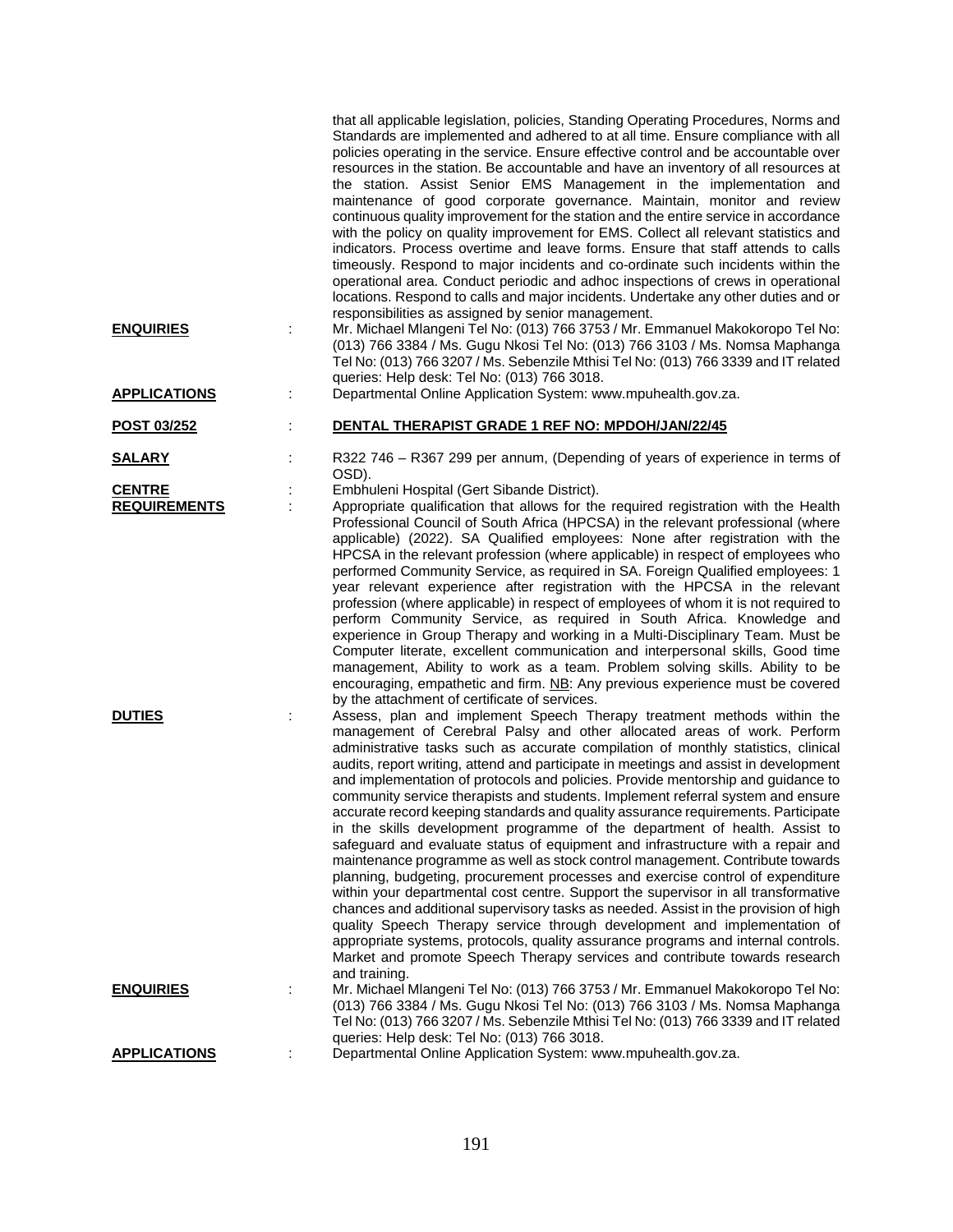| POST 03/253         | <u>SENIOR ADMINISTRATIVE OFFICER: RISK &amp; SECURITY MANAGEMENT REF</u>                                                                                                                                                                                                                                                                                                                                                                                                                                                                                                                                                                                                                |
|---------------------|-----------------------------------------------------------------------------------------------------------------------------------------------------------------------------------------------------------------------------------------------------------------------------------------------------------------------------------------------------------------------------------------------------------------------------------------------------------------------------------------------------------------------------------------------------------------------------------------------------------------------------------------------------------------------------------------|
|                     | NO: MPDOH/JAN/22/46                                                                                                                                                                                                                                                                                                                                                                                                                                                                                                                                                                                                                                                                     |
| <b>SALARY</b>       | R321 543 per annum, (plus service benefits)                                                                                                                                                                                                                                                                                                                                                                                                                                                                                                                                                                                                                                             |
| <b>CENTRE</b>       | Barberton Hospital (Ehlanzeni District)                                                                                                                                                                                                                                                                                                                                                                                                                                                                                                                                                                                                                                                 |
| <b>REQUIREMENTS</b> | Senior Certificate / Grade 12 or equivalent plus six (6) years' relevant experience<br>(Risk Management) of which three (3) years relevant experience must be at<br>supervisory (Level 7) or Diploma / Degree in in Accounting, Safety Management,<br>Risk Management, Internal Auditing, Cost Management Accounting plus three (3)<br>years' relevant experience (Risk Management) of which three (3) years relevant<br>experience must be at supervisory (Level 7). Sound knowledge of PFMA, Treasury                                                                                                                                                                                 |
|                     | Regulations, Public Sector Risk Management Framework, Public Service Anti-<br>corruption measures, departmental policies and procedures, enterprise risk<br>management (ERM) concepts, Frameworks and methodologies, king Report on<br>corporate Governance (III and IV), Ethical, self-motivated and team oriented. Good<br>interpersonal, communication, Facilitation, analytical and problem solving skills,<br>must be in possession of a valid driver's licence.                                                                                                                                                                                                                   |
| <b>DUTIES</b>       | Implementation of departmental risk management policy and strategy. Manage and<br>coordinate contracted security service provider. Assist in facilitating the<br>identification of the Institution risk utilizing accepted tools. Manage the Key Control<br>Policy. Assist in compilation of operational risk registers as well as the development<br>of risk Response strategies and monitor process thereof. Monitor submission of<br>emerging Risk and incidents. Assist in establishing and maintenance of risk                                                                                                                                                                     |
|                     | management Philosophy and culture within the institution and provide regular<br>training. Monitor and implement Audit plans and ensure quality response thereof.<br>Provide reports to the Accounting Officer of the institution on a monthly and<br>quarterly basis. Liaise with internal and external stakeholders. Respond to the Audit<br>findings and make follow up from all.                                                                                                                                                                                                                                                                                                     |
| <b>ENQUIRIES</b>    | Mr. Michael Mlangeni Tel No: (013) 766 3753 / Mr. Emmanuel Makokoropo Tel No:<br>(013) 766 3384 / Ms. Gugu Nkosi Tel No: (013) 766 3103 / Ms. Nomsa Maphanga<br>Tel No: (013) 766 3207 / Ms. Sebenzile Mthisi Tel No: (013) 766 3339 and IT related<br>queries: Help desk: Tel No: (013) 766 3018.                                                                                                                                                                                                                                                                                                                                                                                      |
| <b>APPLICATIONS</b> | Departmental Online Application System: www.mpuhealth.gov.za.                                                                                                                                                                                                                                                                                                                                                                                                                                                                                                                                                                                                                           |
| POST 03/254         | SOCIAL WORKER GRADE 1 REF NO: MPDOH/JAN/22/47<br>(Replacement)                                                                                                                                                                                                                                                                                                                                                                                                                                                                                                                                                                                                                          |
| <u>SALARY</u>       | R261 456 - R303 093 per annum, (Depending of years of experience in terms of<br>OSD).                                                                                                                                                                                                                                                                                                                                                                                                                                                                                                                                                                                                   |
| <b>CENTRE</b>       | Middelburg Hospital (Nkangala District)                                                                                                                                                                                                                                                                                                                                                                                                                                                                                                                                                                                                                                                 |
| <b>REQUIREMENTS</b> | Senior Certificate / Grade 12 plus Degree in Social Work / Social Science.                                                                                                                                                                                                                                                                                                                                                                                                                                                                                                                                                                                                              |
|                     | Registration with the South Africa Council for Social Service Professions as Social<br>Worker (SACSSP) (2022). Knowledge and experience in mediation. Knowledge in<br>counselling clients. Court experience in rendering expert evidence. Knowledge and<br>application of family law, including mediation in certain Divorce Matters Act,<br>Children's Act, Maintenance Act and domestic violence Act (inclusive of Hague<br>convention on international child abduction). Skills and competences: Computer<br>Literacy (MS word, Excel and power point). Excellent communication (written and<br>verbal). Skills: Mediation, interviewing skills, Conflict resolution, evaluation and |
|                     | report writing skills. Diversity and conflict management. Attention to detail. NB: Any                                                                                                                                                                                                                                                                                                                                                                                                                                                                                                                                                                                                  |
| <b>DUTIES</b>       | previous experience must be covered by the attachment of certificate of services.<br>Conduct mediation and or inquires as part of a multi-disciplinary tam in care,<br>contact guardianship, relocation, child abduction and related family law disputes.<br>Evaluate information and compile forensic court reports and make<br>recommendations in the best interest of the child in family law disputes. Act as<br>expert witness for the family advocate in court. Assist beneficiaries in the functions<br>and role of the office of the advocate. Travel to conduct inquires and interview                                                                                         |
|                     | parties and source references in the family law disputes. Case management of<br>matters allocated and achieve targets set. Counselling of mental health care users.<br>HIV positive patients. Tracing of family members of the client and deceased client's<br>family counselling.                                                                                                                                                                                                                                                                                                                                                                                                      |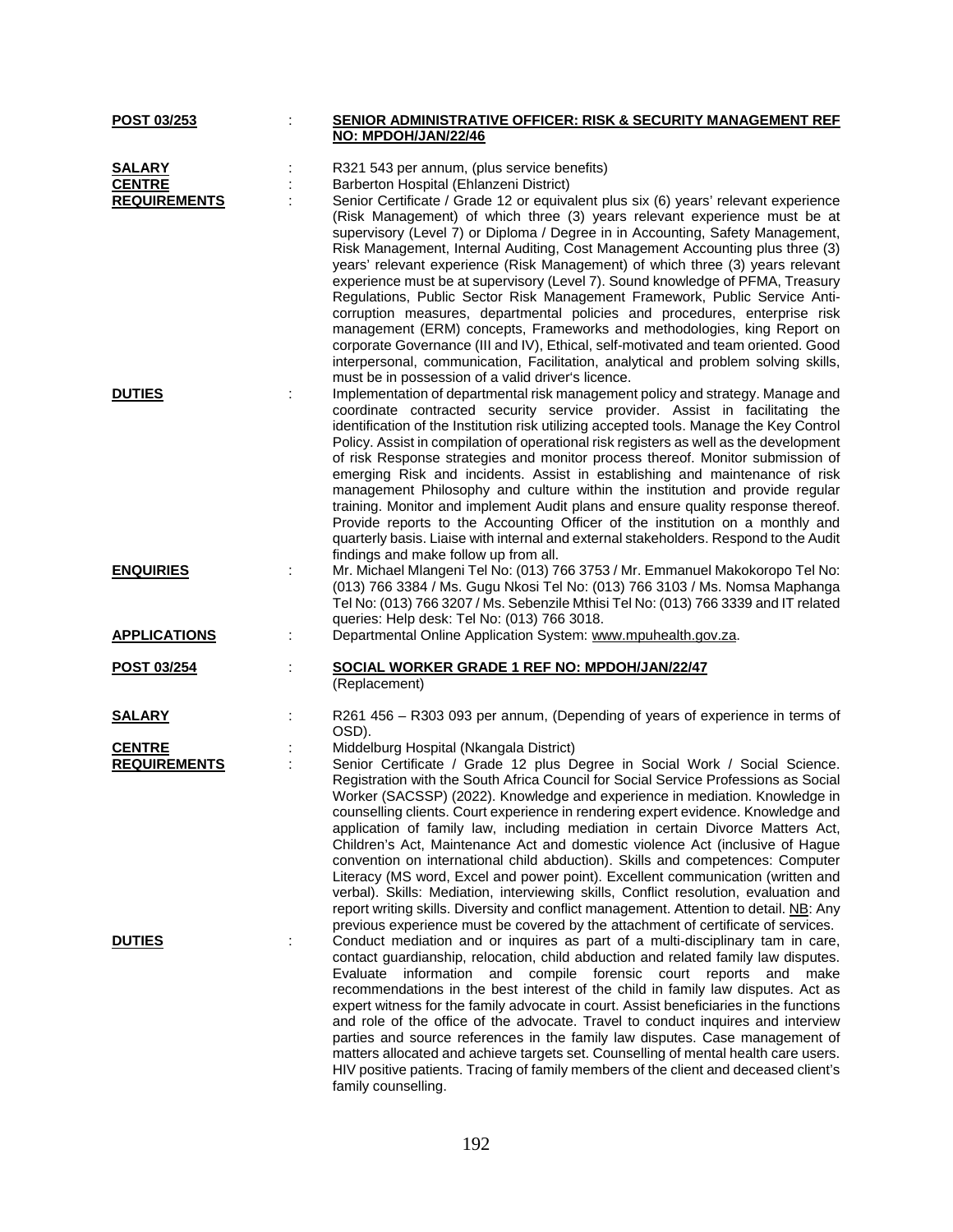| <b>ENQUIRIES</b>                                      | Mr. Michael Mlangeni Tel No: (013) 766 3753 / Mr. Emmanuel Makokoropo Tel No:<br>(013) 766 3384 / Ms. Gugu Nkosi Tel No: (013) 766 3103 / Ms. Nomsa Maphanga<br>Tel No: (013) 766 3207 / Ms. Sebenzile Mthisi Tel No: (013) 766 3339 and IT related<br>queries: Help desk: Tel No: (013) 766 3018.                                                                                                                                                                                                                                                                                                                                                                                                                                                                                                                                                                                                                                                                                                                                                                                                                                                                                                                                                                                                                                                                                                                                                                                                                                                                                                                                                                                                     |
|-------------------------------------------------------|--------------------------------------------------------------------------------------------------------------------------------------------------------------------------------------------------------------------------------------------------------------------------------------------------------------------------------------------------------------------------------------------------------------------------------------------------------------------------------------------------------------------------------------------------------------------------------------------------------------------------------------------------------------------------------------------------------------------------------------------------------------------------------------------------------------------------------------------------------------------------------------------------------------------------------------------------------------------------------------------------------------------------------------------------------------------------------------------------------------------------------------------------------------------------------------------------------------------------------------------------------------------------------------------------------------------------------------------------------------------------------------------------------------------------------------------------------------------------------------------------------------------------------------------------------------------------------------------------------------------------------------------------------------------------------------------------------|
| <b>APPLICATIONS</b>                                   | Departmental Online Application System: www.mpuhealth.gov.za.                                                                                                                                                                                                                                                                                                                                                                                                                                                                                                                                                                                                                                                                                                                                                                                                                                                                                                                                                                                                                                                                                                                                                                                                                                                                                                                                                                                                                                                                                                                                                                                                                                          |
| POST 03/255                                           | PHARMACIST ASSISTANT<br>(POST-BASIC)<br><b>GRADE</b><br><b>REF</b><br><u>NO:</u><br>1<br>MPDOH/JAN/22/49                                                                                                                                                                                                                                                                                                                                                                                                                                                                                                                                                                                                                                                                                                                                                                                                                                                                                                                                                                                                                                                                                                                                                                                                                                                                                                                                                                                                                                                                                                                                                                                               |
| <b>SALARY</b><br><b>CENTRE</b><br><b>REQUIREMENTS</b> | R211 509 - R238 260 per annum, (plus service benefits)<br>Middelburg Hospital (Nkangala District).<br>Senior Certificate / Grade 12. Registered as Post- Basic Pharmacist Assistant with<br>South African Pharmacy Council (SAPC) (2022). Valid work permit will be required<br>from non-South Africans. Skills in terms of consultations. Knowledge of current<br>health and public service legislation, regulations and policies. Good<br>communication, problem solving and conflict management skills. Professionalism,<br>accuracy, flexibility, independence and ethical behavior. NB: Any previous<br>experience must be covered by the attachment of certificate of services.                                                                                                                                                                                                                                                                                                                                                                                                                                                                                                                                                                                                                                                                                                                                                                                                                                                                                                                                                                                                                  |
| <b>DUTIES</b>                                         | Ensure proper receipt recording and storage of all medicines and consumables<br>according to standard operating procedures handled in the area of operations.<br>Ensure responsibility and accountability for safe patient medicine use.<br>Compounding and preparation of any medicines as delegated. Promote correct<br>evaluation prescriptions and legal processing of medicine prescription, stocktaking<br>and distribution of supplies to the client. Promotion of Public Health. Ensure<br>accurate recording of statistics and administrative requirements as required by<br>policy.                                                                                                                                                                                                                                                                                                                                                                                                                                                                                                                                                                                                                                                                                                                                                                                                                                                                                                                                                                                                                                                                                                          |
| <b>ENQUIRIES</b>                                      | Mr. Michael Mlangeni Tel No: (013) 766 3753 / Mr. Emmanuel Makokoropo Tel No:<br>(013) 766 3384 / Ms. Gugu Nkosi Tel No: (013) 766 3103 / Ms. Nomsa Maphanga<br>Tel No: (013) 766 3207 / Ms. Sebenzile Mthisi Tel No: (013) 766 3339 and IT related<br>queries: Help desk: Tel No: (013) 766 3018.                                                                                                                                                                                                                                                                                                                                                                                                                                                                                                                                                                                                                                                                                                                                                                                                                                                                                                                                                                                                                                                                                                                                                                                                                                                                                                                                                                                                     |
| <b>APPLICATIONS</b>                                   | Departmental Online Application System: www.mpuhealth.gov.za.                                                                                                                                                                                                                                                                                                                                                                                                                                                                                                                                                                                                                                                                                                                                                                                                                                                                                                                                                                                                                                                                                                                                                                                                                                                                                                                                                                                                                                                                                                                                                                                                                                          |
| POST 03/256                                           | EMERGENCY CARE OFFICER GRADE 3 REF NO: MPDOH/JAN/22/48 (X3<br>POSTS)<br>(Replacements)                                                                                                                                                                                                                                                                                                                                                                                                                                                                                                                                                                                                                                                                                                                                                                                                                                                                                                                                                                                                                                                                                                                                                                                                                                                                                                                                                                                                                                                                                                                                                                                                                 |
| <b>SALARY</b><br><b>CENTRE</b>                        | R171 714 - R199 284 per annum, (plus service benefits)<br>EMS Matikwana Station (Ehlanzeni District), EMS Ermelo Station and EMS                                                                                                                                                                                                                                                                                                                                                                                                                                                                                                                                                                                                                                                                                                                                                                                                                                                                                                                                                                                                                                                                                                                                                                                                                                                                                                                                                                                                                                                                                                                                                                       |
| <b>REQUIREMENTS</b>                                   | Embalenhle Station (Gert Sibande District).<br>Senior Certificate / Grade 12 or equivalent. Ambulance Emergency Assistant<br>certificate. Registration with the Health Professions Council of South Africa<br>(HPCSA) as an Ambulance Emergency Assistant (2022). Proof of current<br>registration with the HPCSA (deposit slip will not be accepted). Unendorsed driver's<br>licence (C1) and valid professional drivers permit (PrDP) for transporting patients.<br>Candidates are expected to write an assessment test and test driving. Knowledge,<br>Skills and Competencies: The incumbents of these posts will report to the EMS<br>Station Manager: Emergency Medical Services, and will be responsible to provide<br>pre-hospital treatment within the scope of Intermediate Life Support and transport<br>patients to an appropriate health facility in order to minimize the loss of life. The<br>ideal candidates must: Possess knowledge of Intermediate Life Support Protocols.<br>Have understanding of EMS and its line of business. Possess knowledge of basic<br>Medical Rescue. Possess knowledge of Rules and Regulations of Road Traffic<br>Ordinance. Possess good communication skills. Have practical patient<br>management skills. Have the ability to implement emergency procedures. Have the<br>ability to work under pressure. Be able to operate in any EMS environment i.e.<br>Emergency<br>ambulance, Obstetric<br>ambulance, inter-facility ambulance,<br>communication centres and Patient Transport Services as per the allocation or<br>deployment by EMS management. NB: Any previous experience must be covered<br>by the attachment of certificate of services. |
| <b>DUTIES</b>                                         | Treat, stabilize and transport patients according to the Intermediate Life Support<br>scope of practice as per HPCSA Protocols. Respond to all calls as dispatched by                                                                                                                                                                                                                                                                                                                                                                                                                                                                                                                                                                                                                                                                                                                                                                                                                                                                                                                                                                                                                                                                                                                                                                                                                                                                                                                                                                                                                                                                                                                                  |

the Communication Centre or as requested by other medical professionals to assist